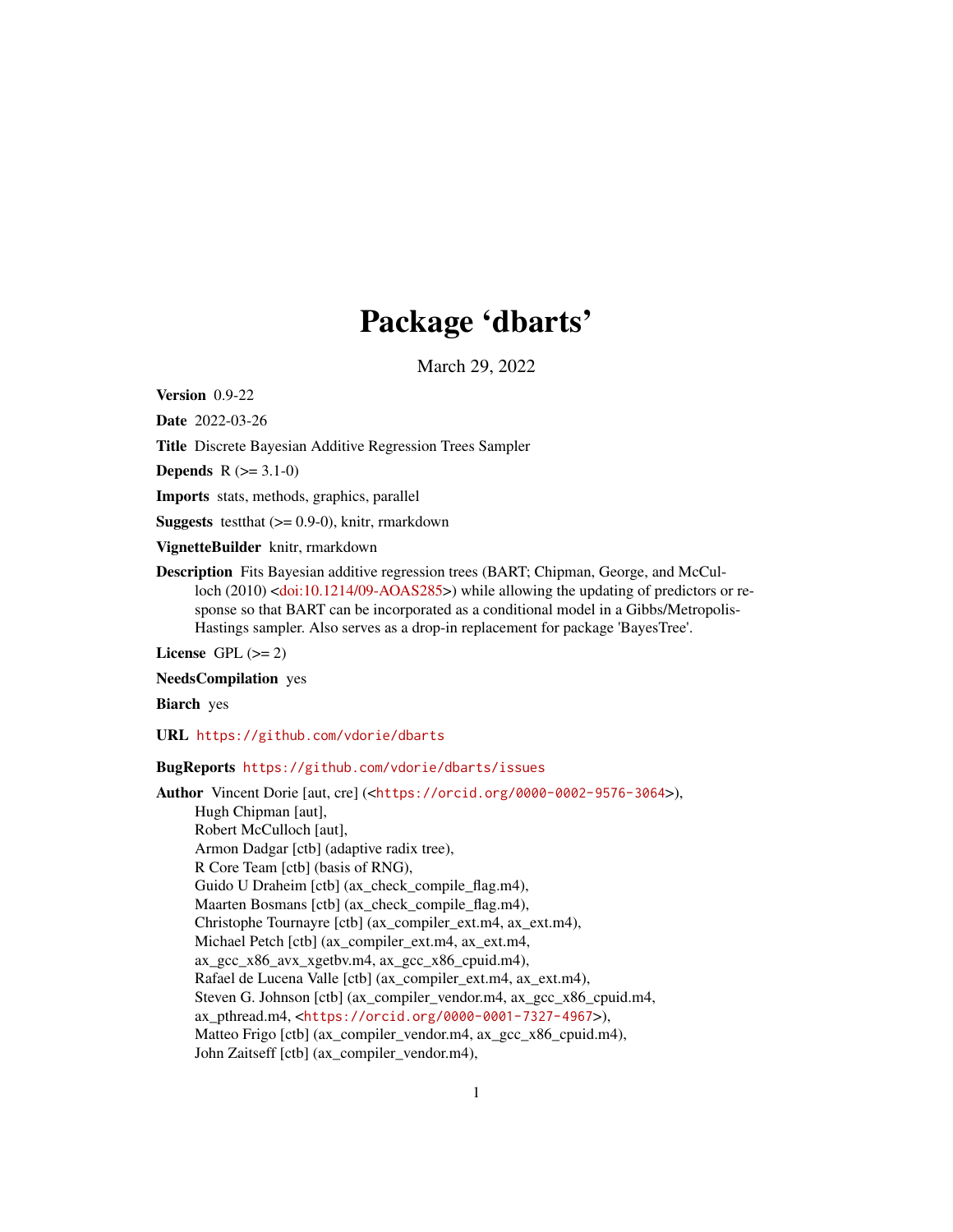Todd Veldhuizen [ctb] (ax\_cxx\_namespace\_std.m4), Luc Maisonobe [ctb] (ax\_cxx\_namespace\_std.m4), Scott Pakin [ctb] (ax\_func\_posix\_memalign.m4, <<https://orcid.org/0000-0002-5220-1985>>), Daniel Richard G. [ctb] (ax\_pthread.m4)

Maintainer Vincent Dorie <vdorie@gmail.com>

#### Repository CRAN

Date/Publication 2022-03-29 07:30:08 UTC

## R topics documented:

#### $\bf 30$  $\bf 30$

<span id="page-1-1"></span>

bart *Bayesian Additive Regression Trees*

#### <span id="page-1-2"></span>Description

BART is a Bayesian "sum-of-trees" model in which each tree is constrained by a prior to be a weak learner.

- For numeric response  $y = f(x) + \epsilon$ , where  $\epsilon \sim N(0, \sigma^2)$ .
- For binary response y,  $P(Y = 1 | x) = \Phi(f(x))$ , where  $\Phi$  denotes the standard normal cdf (probit link).

#### Usage

```
bart(
   x.train, y.train, x.test = matrix(0.0, 0, 0),
   sigest = NA, sigdf = 3, sigquant = 0.90,
   k = 2.0,
   power = 2.0, base = 0.95, splitprobs = 1 / numvars,
   binaryOffset = 0.0, weights = NULL,
   ntree = 200,
   ndpost = 1000, nskip = 100,
```
<span id="page-1-0"></span> $2$  bart  $\frac{1}{2}$  bart  $\frac{1}{2}$  bart  $\frac{1}{2}$  bart  $\frac{1}{2}$  bart  $\frac{1}{2}$  bart  $\frac{1}{2}$  bart  $\frac{1}{2}$  bart  $\frac{1}{2}$  bart  $\frac{1}{2}$  bart  $\frac{1}{2}$  bart  $\frac{1}{2}$  bart  $\frac{1}{2}$  bart  $\frac{1}{2}$  bart  $\frac{1}{2}$  bart  $\$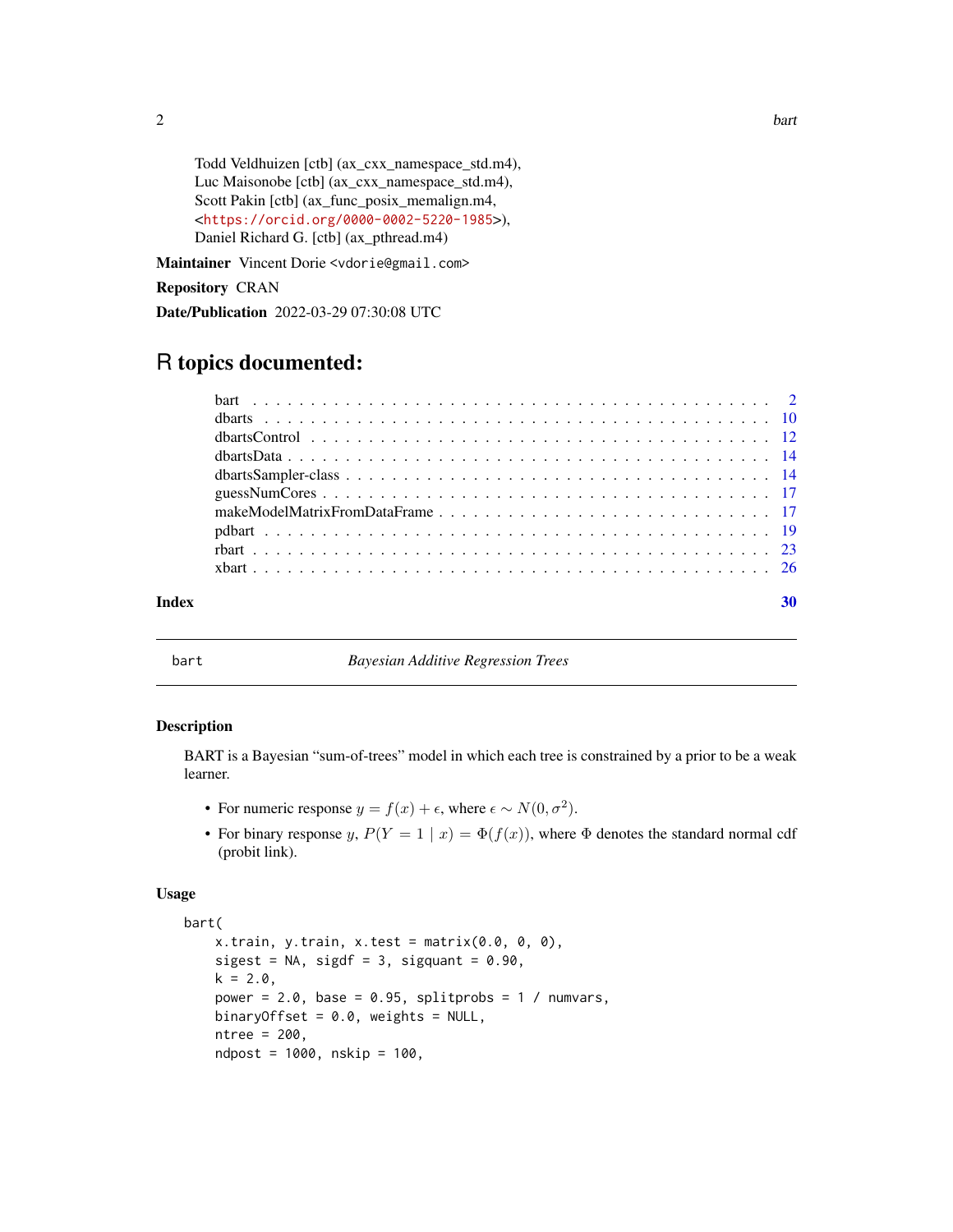```
printevery = 100, keepevery = 1, keeptrainfits = TRUE,
   usequants = FALSE, numcut = 100, printcutoffs = 0,
   verbose = TRUE, nchain = 1, nthread = 1, combinechains = TRUE,
   keeptrees = FALSE, keepcall = TRUE, sampleronly = FALSE,
    seed = NA_integer_,
   proposalprobs = NULL)
bart2(
   formula, data, test, subset, weights, offset, offset.test = offset,
   sigest = NA\_real_, sigdf = 3.0, sigquant = 0.90,
   k = NULL,power = 2.0, base = 0.95, split.probs = 1 / num.vars,
   n.trees = 75L,
   n.samples = 500L, n.burn = 500L,
   n.chains = 4L, n.threads = min(guessNumCores(), n.chains),
   combineChains = FALSE,
   n.cuts = 100L, useQuantiles = FALSE,
   n.thin = 1L, keepTrainingFits = TRUE,
   printEvery = 100L, printCutoffs = 0L,
   verbose = TRUE, keepTrees = FALSE,
   keepCall = TRUE, samplerOnly = FALSE,
   seed = NA_integer_,
   proposal.probs = NULL,
    ...)
## S3 method for class 'bart'
plot(
   x,
   plquants = c(0.05, 0.95), \ncols = c('blue', 'black'),...)
## S3 method for class 'bart'
predict(
   object, newdata, offset,
    type = c("ev", "ppd", "bart"),combineChains = TRUE, ...)
extract(object, ...)
## S3 method for class 'bart'
extract(
   object,
    type = c("ev", "ppd", "bart", "trees"),sample = c("train", "test"),
   combineChains = TRUE, ...)
## S3 method for class 'bart'
fitted(
   object,
```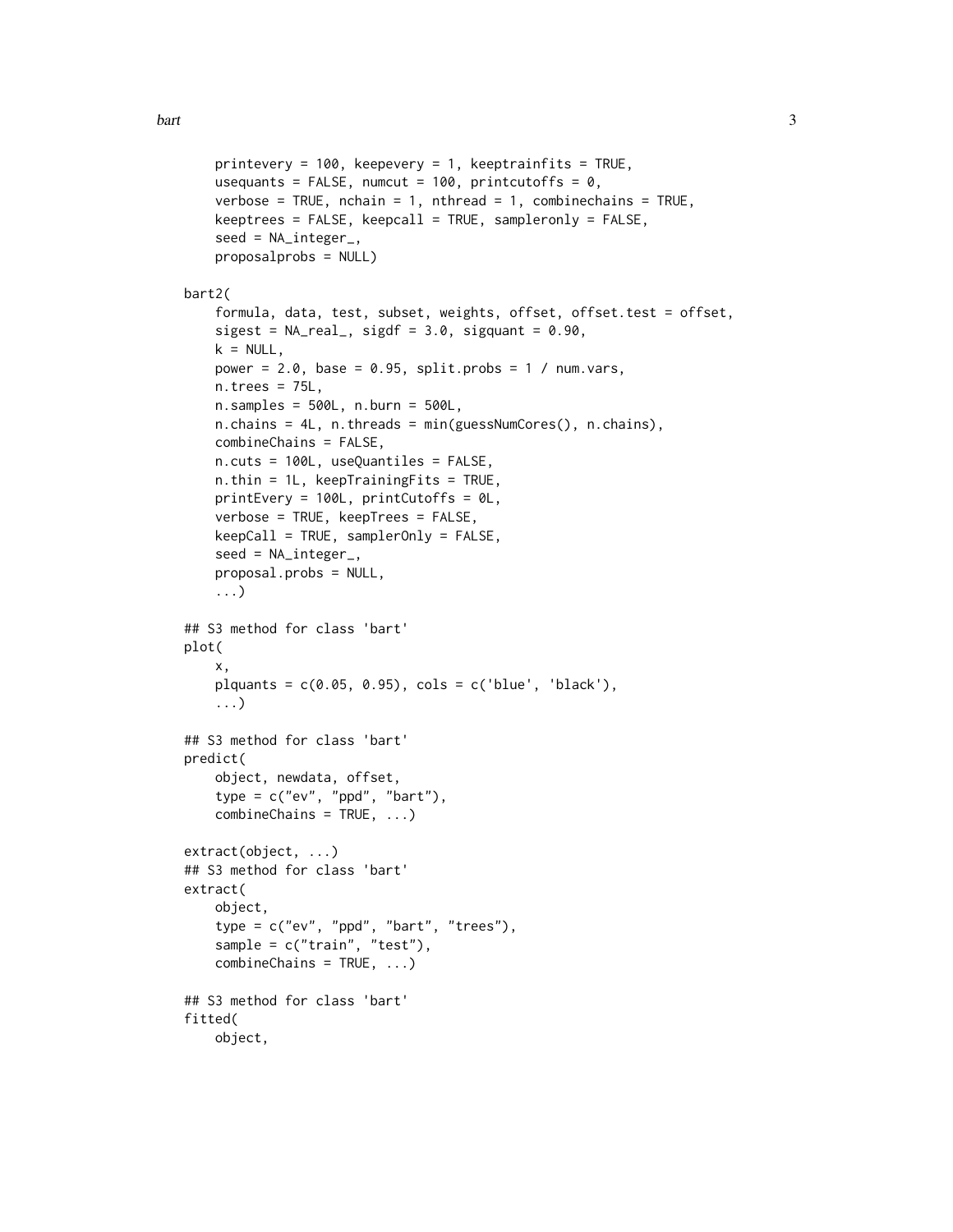```
type = c("ev", "ppd", "bart"),sample = c("train", "test"),
...)
```

```
## S3 method for class 'bart'
residuals(object, ...)
```
#### Arguments

| x.train                 | Explanatory variables for training (in sample) data. May be a matrix or a data<br>frame, with rows corresponding to observations and columns to variables. If a<br>variable is a factor in a data frame, it is replaced with dummies. Note that $q$<br>dummies are created if $q > 2$ and one dummy is created if $q = 2$ , where q is the<br>number of levels of the factor.                                                                                                                                                                                                                                                                                                                   |
|-------------------------|-------------------------------------------------------------------------------------------------------------------------------------------------------------------------------------------------------------------------------------------------------------------------------------------------------------------------------------------------------------------------------------------------------------------------------------------------------------------------------------------------------------------------------------------------------------------------------------------------------------------------------------------------------------------------------------------------|
| y.train                 | Dependent variable for training (in sample) data. If y. train is numeric a con-<br>tinous response model is fit (normal errors). If y. train is a binary factor or has<br>only values 0 and 1, then a binary response model with a probit link is fit.                                                                                                                                                                                                                                                                                                                                                                                                                                          |
| x.test                  | Explanatory variables for test (out of sample) data. Should have same column<br>structure as x. train. bart will generate draws of $f(x)$ for each x which is a<br>row of x. test.                                                                                                                                                                                                                                                                                                                                                                                                                                                                                                              |
| sigest                  | For continuous response models, an estimate of the error variance, $\sigma^2$ , used to<br>calibrate an inverse-chi-squared prior used on that parameter. If not supplied, the<br>least-squares estimate is derived instead. See sigquant for more information.<br>Not applicable when $y$ is binary.                                                                                                                                                                                                                                                                                                                                                                                           |
| sigdf                   | Degrees of freedom for error variance prior. Not applicable when $y$ is binary.                                                                                                                                                                                                                                                                                                                                                                                                                                                                                                                                                                                                                 |
| sigquant                | The quantile of the error variance prior that the rough estimate (sigest) is<br>placed at. The closer the quantile is to 1, the more aggresive the fit will be<br>as you are putting more prior weight on error standard deviations $(\sigma)$ less than<br>the rough estimate. Not applicable when $y$ is binary.                                                                                                                                                                                                                                                                                                                                                                              |
| k                       | For numeric y, k is the number of prior standard deviations $E(Y x) = f(x)$<br>is away from $\pm 0.5$ . The response (y. train) is internally scaled to range from<br>$-0.5$ to 0.5. For binary y, k is the number of prior standard deviations $f(x)$ is<br>away from $\pm 3$ . In both cases, the bigger k is, the more conservative the fitting<br>will be. The value can be either a fixed number, or the a hyperprior of the form<br>$chi$ (degrees Of Freedom = 1.25, scale = Inf). For bart2, the default of NULL<br>uses the value 2 for continuous reponses and a chi hyperprior for binary ones.<br>The default chi hyperprior is improper, and slightly penalizes small values of k. |
| power                   | Power parameter for tree prior.                                                                                                                                                                                                                                                                                                                                                                                                                                                                                                                                                                                                                                                                 |
| base                    | Base parameter for tree prior.                                                                                                                                                                                                                                                                                                                                                                                                                                                                                                                                                                                                                                                                  |
| splitprobs, split.probs |                                                                                                                                                                                                                                                                                                                                                                                                                                                                                                                                                                                                                                                                                                 |
|                         | Prior and transition probabilities of variables used to generate splits. Can be<br>missing/empty/NULL for equiprobability, a numeric vector of length equal to the<br>number variables, or a named numeric vector with only a subset of the vari-<br>ables specified and a .default named value. Values given for factor vari-<br>ables are replicated for each resulting column in the generated model matrix.<br>numvars and num. vars symbols will be rebound before execution to the num-                                                                                                                                                                                                   |

ber of columns in the model matrix.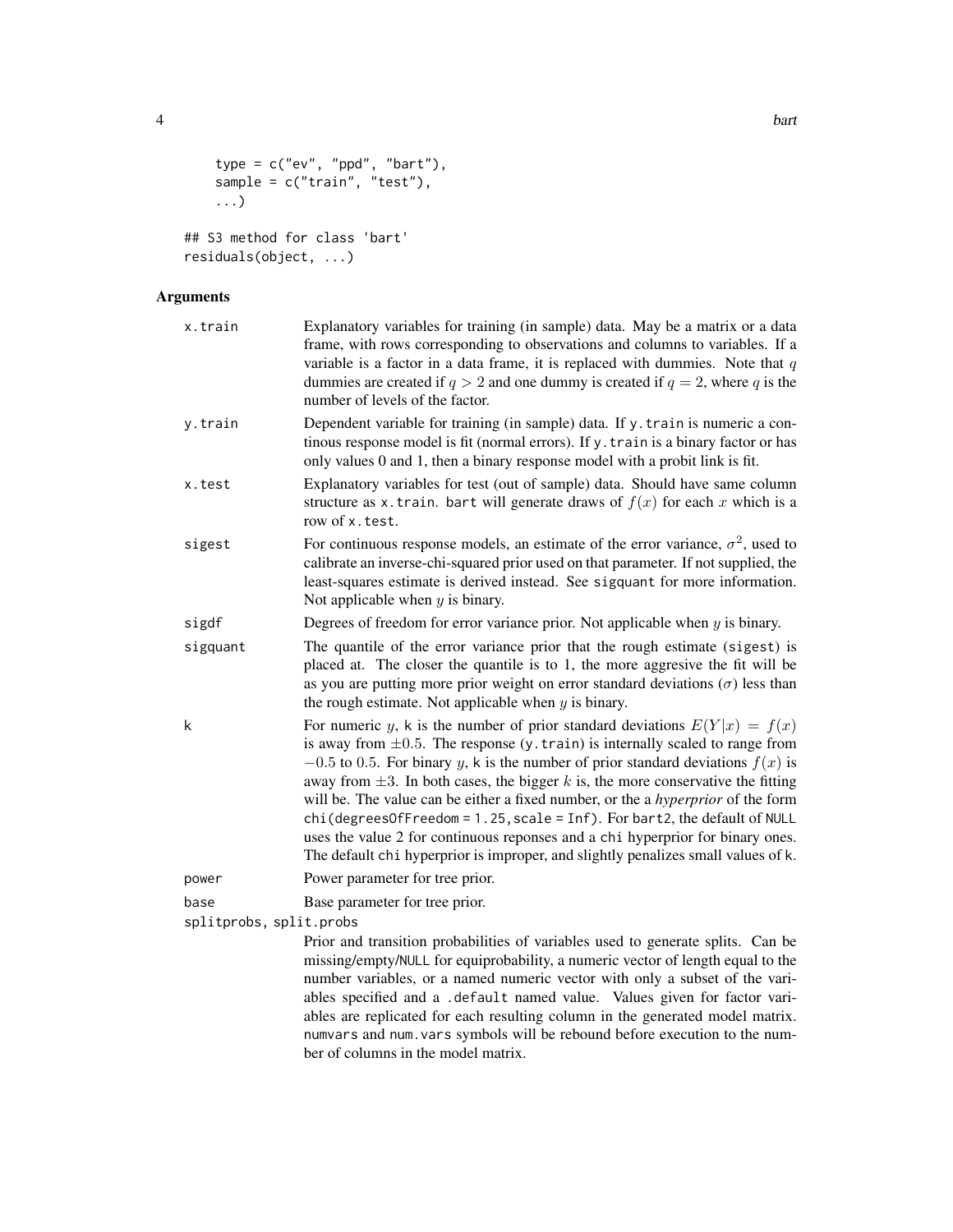- binaryOffset Used for binary y. When present, the model is  $P(Y = 1 \mid x) = \Phi(f(x))$ binaryOffset), allowing fits with probabilities shrunk towards values other than 0.5.
- weights An optional vector of weights to be used in the fitting process. When present, BART fits a model with observations  $y \mid x \sim N(f(x), \sigma^2/w)$ , where  $f(x)$  is the unknown function.
- ntree, n.trees The number of trees in the sum-of-trees formulation.
- ndpost, n.samples

The number of posterior draws after burn in, ndpost / keepevery will actually be returned.

- nskip, n.burn Number of MCMC iterations to be treated as burn in.
- printevery, printEvery

As the MCMC runs, a message is printed every printevery draws.

keepevery, n.thin

Every keepevery draw is kept to be returned to the user. Useful for "thinning" samples.

keeptrainfits, keepTrainingFits

If TRUE the draws of  $f(x)$  for x corresponding to the rows of x.train are returned.

usequants, useQuantiles

When TRUE, determine tree decision rules using estimated quantiles derived from the x.train variables. When FALSE, splits are determined using values equally spaced across the range of a variable. See details for more information.

numcut, n.cuts The maximum number of possible values used in decision rules (see usequants, details). If a single number, it is recycled for all variables; otherwise must be a vector of length equal to ncol(x.train). Fewer rules may be used if a covariate lacks enough unique values.

printcutoffs, printCutoffs

The number of cutoff rules to printed to screen before the MCMC is run. Given a single integer, the same value will be used for all variables. If 0, nothing is printed.

verbose Logical; if FALSE supress printing.

nchain, n.chains

Integer specifying how many independent tree sets and fits should be calculated.

nthread, n.threads

Integer specifying how many threads to use. Depending on the CPU architecture, using more than the number of chains can degrade performance for small/medium data sets. As such some calculations may be executed single threaded regardless.

combinechains, combineChains

Logical; if TRUE, samples will be returned in arrays of dimensions equal to nchain  $\times$  ndpost  $\times$  number of observations.

#### keeptrees, keepTrees

Logical; must be TRUE in order to use predict with the result of a bart fit. Note that for models with a large number of observations or a large number of trees, keeping the trees can be very memory intensive.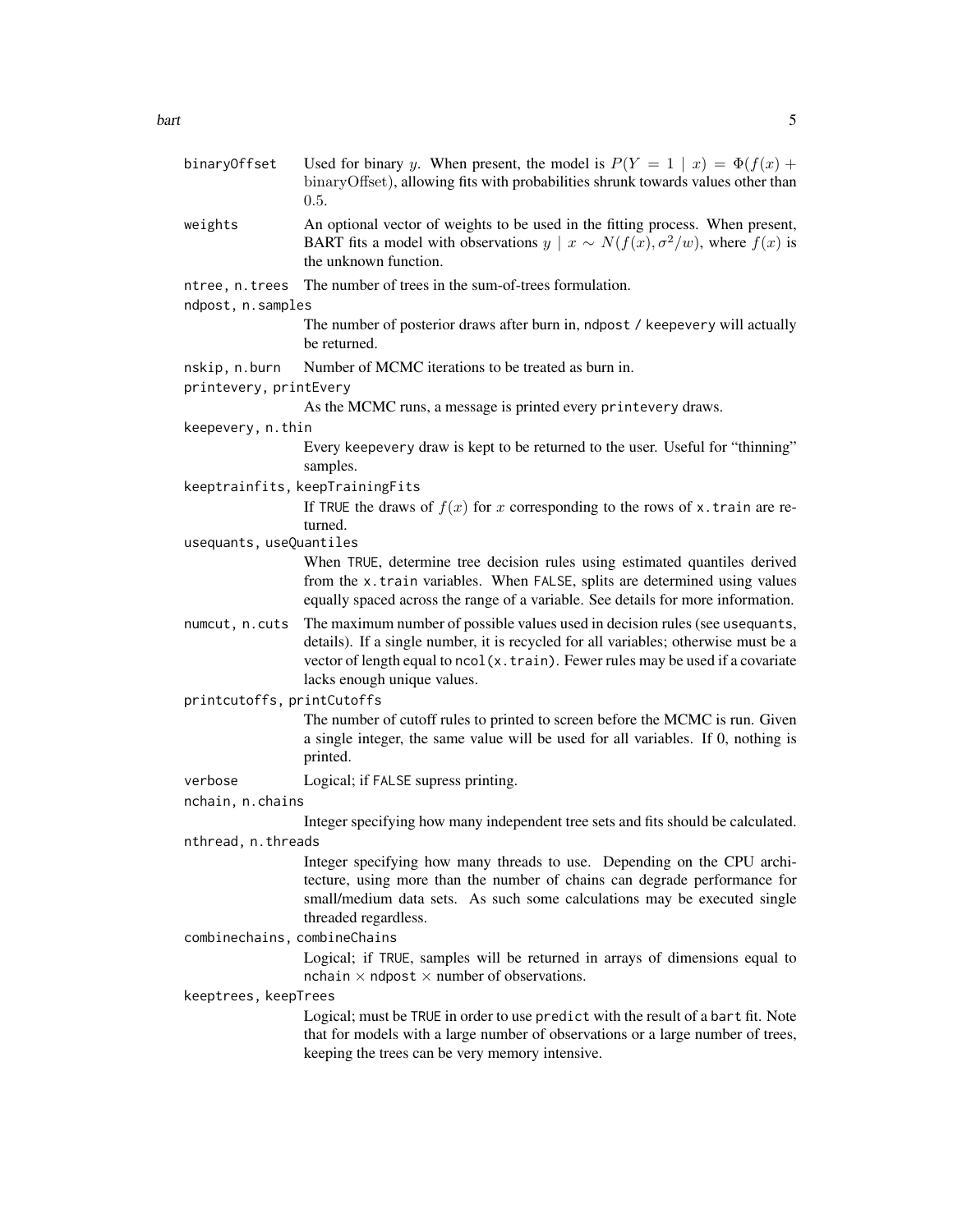<span id="page-5-0"></span>

| keepcall, keepCall            |                                                                                                                                                                                                                                                                                                                                                                                                                                                                                                                                                                                                                                           |  |
|-------------------------------|-------------------------------------------------------------------------------------------------------------------------------------------------------------------------------------------------------------------------------------------------------------------------------------------------------------------------------------------------------------------------------------------------------------------------------------------------------------------------------------------------------------------------------------------------------------------------------------------------------------------------------------------|--|
|                               | Logical; if FALSE, returned object will have call set to call ("NULL"), other-<br>wise the call used to instantiate BART.                                                                                                                                                                                                                                                                                                                                                                                                                                                                                                                 |  |
| seed                          | Optional integer specifying the desired pRNG seed. It should not be needed<br>when running single-threaded - set. seed will suffice, and can be used to obtain<br>reproducible results when multi-threaded. See Reproducibility section below.                                                                                                                                                                                                                                                                                                                                                                                            |  |
| proposalprobs, proposal.probs |                                                                                                                                                                                                                                                                                                                                                                                                                                                                                                                                                                                                                                           |  |
|                               | Named numeric vector or NULL, optionally specifying the proposal rules and<br>their probabilities. Elements should be "birth_death", "change", and "swap"<br>to control tree change proposals, and "birth" to give the relative frequency<br>of birth/death in the "birth_death" step. Defaults are 0.5, 0.1, 0.4, and 0.5<br>respectively.                                                                                                                                                                                                                                                                                               |  |
| formula                       | The same as x.train, the name reflecting that a formula object can be used<br>instead.                                                                                                                                                                                                                                                                                                                                                                                                                                                                                                                                                    |  |
| data                          | The same as y.train, the name reflecting that a data frame can be specified<br>when a formula is given instead.                                                                                                                                                                                                                                                                                                                                                                                                                                                                                                                           |  |
| test                          | The same as x.train. Can be missing.                                                                                                                                                                                                                                                                                                                                                                                                                                                                                                                                                                                                      |  |
| subset                        | A vector of logicals or indicies used to subset of the data. Can be missing.                                                                                                                                                                                                                                                                                                                                                                                                                                                                                                                                                              |  |
| offset                        | The same as binary Offset. Can be missing.                                                                                                                                                                                                                                                                                                                                                                                                                                                                                                                                                                                                |  |
| offset.test                   | A vector of offsets to be used with test data, in case it is different than the training<br>offset. If offest is missing, defaults to NULL.                                                                                                                                                                                                                                                                                                                                                                                                                                                                                               |  |
| object                        | An object of class bart, returned from either the function bart or bart2.                                                                                                                                                                                                                                                                                                                                                                                                                                                                                                                                                                 |  |
| newdata                       | Test data for prediction. Obeys all the same rules as x.train but cannot be<br>missing.                                                                                                                                                                                                                                                                                                                                                                                                                                                                                                                                                   |  |
| sampleronly, samplerOnly      |                                                                                                                                                                                                                                                                                                                                                                                                                                                                                                                                                                                                                                           |  |
|                               | Builds the sampler from its arguments and returns it without running it. Useful<br>to use the bart2 interface in more complicated models.                                                                                                                                                                                                                                                                                                                                                                                                                                                                                                 |  |
| х                             | Object of class bart, returned by function bart, which contains the information<br>to be plotted.                                                                                                                                                                                                                                                                                                                                                                                                                                                                                                                                         |  |
| plquants                      | In the plots, beliefs about $f(x)$ are indicated by plotting the posterior median<br>and a lower and upper quantile. plquants is a double vector of length two<br>giving the lower and upper quantiles.                                                                                                                                                                                                                                                                                                                                                                                                                                   |  |
| cols                          | Vector of two colors. First color is used to plot the median of $f(x)$ and the<br>second color is used to plot the lower and upper quantiles.                                                                                                                                                                                                                                                                                                                                                                                                                                                                                             |  |
| type                          | The quantity to be returned by generic functions. Options are "ev" - samples<br>from the posterior of the individual level expected value, "bart" - the sum of<br>trees component; same as "ev" for linear models but on the probit scale for<br>binary ones, "ppd" - samples from the posterior predictive distribution, and<br>"trees" - a data frame with tree information for when model was fit with<br>keepTrees equal to TRUE. To synergize with predict.glm, "response" can<br>be used as a synonym for "value" and "link" can be used as a synonym for<br>"bart". For information on extracting trees, see the subsection below. |  |
| sample                        | Either "train" or "test".                                                                                                                                                                                                                                                                                                                                                                                                                                                                                                                                                                                                                 |  |
|                               | Additional arguments passed on to plot, dbartsControl, or extract when<br>type is "trees". Not used in predict.                                                                                                                                                                                                                                                                                                                                                                                                                                                                                                                           |  |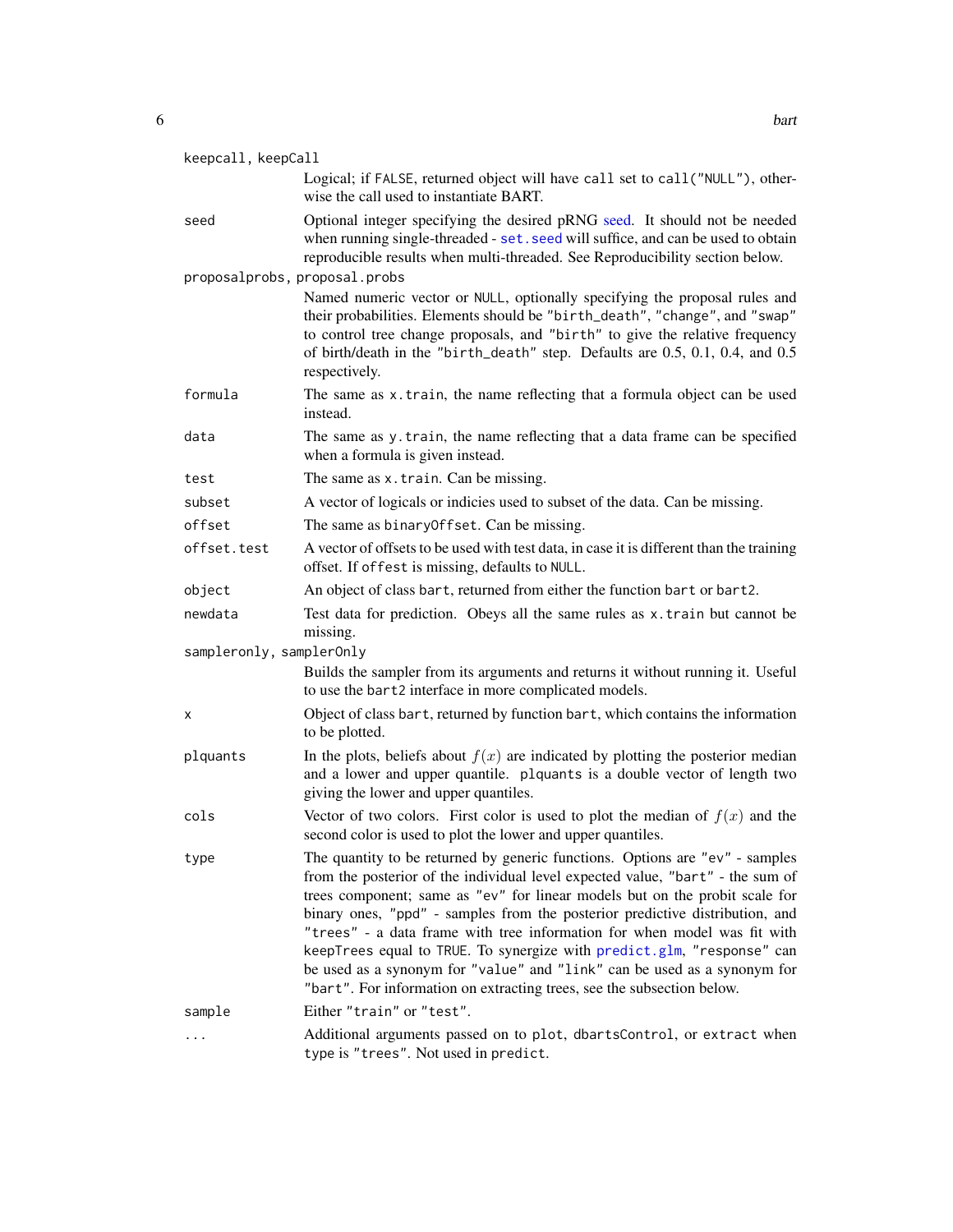#### Details

BART is an Bayesian MCMC method. At each MCMC interation, we produce a draw from the joint posterior  $(f, \sigma) | (x, y)$  in the numeric y case and just f in the binary y case.

Thus, unlike a lot of other modeling methods in R, bart does not produce a single model object from which fits and summaries may be extracted. The output consists of values  $f^*(x)$  (and  $\sigma^*$  in the numeric case) where  $*$  denotes a particular draw. The x is either a row from the training data (x.train) or the test data (x.test).

**Decision Rules:** Decision rules for any tree are of the form  $x \leq c$  vs.  $x > c$  for each 'x' corresponding to a column of x.train. usequants determines the means by which the set of possible  $c$  is determined. If usequants is TRUE, then the  $c$  are a subset of the values interpolated half-way between the unique, sorted values obtained from the corresponding column of x.train. If usequants is FALSE, the cutoffs are equally spaced across the range of values taken on by the corresponding column of x.train.

The number of possible values of  $c$  is determined by numcut. If usequants is FALSE, numcut equally spaced cutoffs are used covering the range of values in the corresponding column of x.train. If usequants is TRUE, then for a variable the minimum of numcut and one less than the number of unique elements for that variable are used.

End-node prior parameter k: The amount of shrinkage of the node parameters is controlled by k. k can be given as either a fixed, positive number, or as any value that can be used to build a supported hyperprior. At present, only  $\chi_{\nu} s$  priors are supported, where  $\nu$  is a degrees of freedom and s is a scale. Both values must be positive, however the scale can be infinite which yields an improper prior, which is interpretted as just the polynomial part of the distribution. If  $nu$  is 1 and s is  $\infty$ , the prior is "flat".

For BART on binary outcomes, the degree of overfitting can be highly sensitive to k so it is encouraged to consider a number of values. The default hyperprior for binary BART, chi(1.25, Inf), has been shown to work well in a large number of datasets, however crossvalidation may be helpful. Running for a short time with a flat prior may be helpful to see the range of values of k that are consistent with the data.

Generics: bart and [rbart\\_vi](#page-22-1) support [fitted](#page-0-0) to return the posterior mean of a predicted quantity, as well as [predict](#page-0-0) to return a set of posterior samples for a different sample. In addition, the extract generic can be used to obtain the posterior samples for the training data or test data supplied during the initial fit.

Using predict with a bart object requires that it be fitted with the option keeptrees/keepTrees as TRUE. Keeping the trees for a fit can require a sizeable amount of memory and is off by default.

All generics return values on the scale of expected value of the response by default. This means that predict, extract, and fitted for binary outcomes return probabilities unless specifically the sum-of-trees component is requested (type = "bart"). This is in contrast to yhat.train/yhat.test that are returned with the fitted model.

Saving: [save](#page-0-0)ing and [load](#page-0-0)ing fitted BART objects for use with predict requires that R's serialization mechanism be able to access the underlying trees, in addition to being fit with keeptrees/keepTrees as TRUE. For memory purposes, the trees are not stored as R objects unless specifically requested. To do this, one must "touch" the sampler's state object before saving, e.g. for a fitted object bartFit, execute invisible(bartFit\$fit\$state).

<span id="page-6-0"></span>bart 7 and 7 and 7 and 7 and 7 and 7 and 7 and 7 and 7 and 7 and 7 and 7 and 7 and 7 and 7 and 7 and 7 and 7 and 7 and 7 and 7 and 7 and 7 and 7 and 7 and 7 and 7 and 7 and 7 and 7 and 7 and 7 and 7 and 7 and 7 and 7 and 7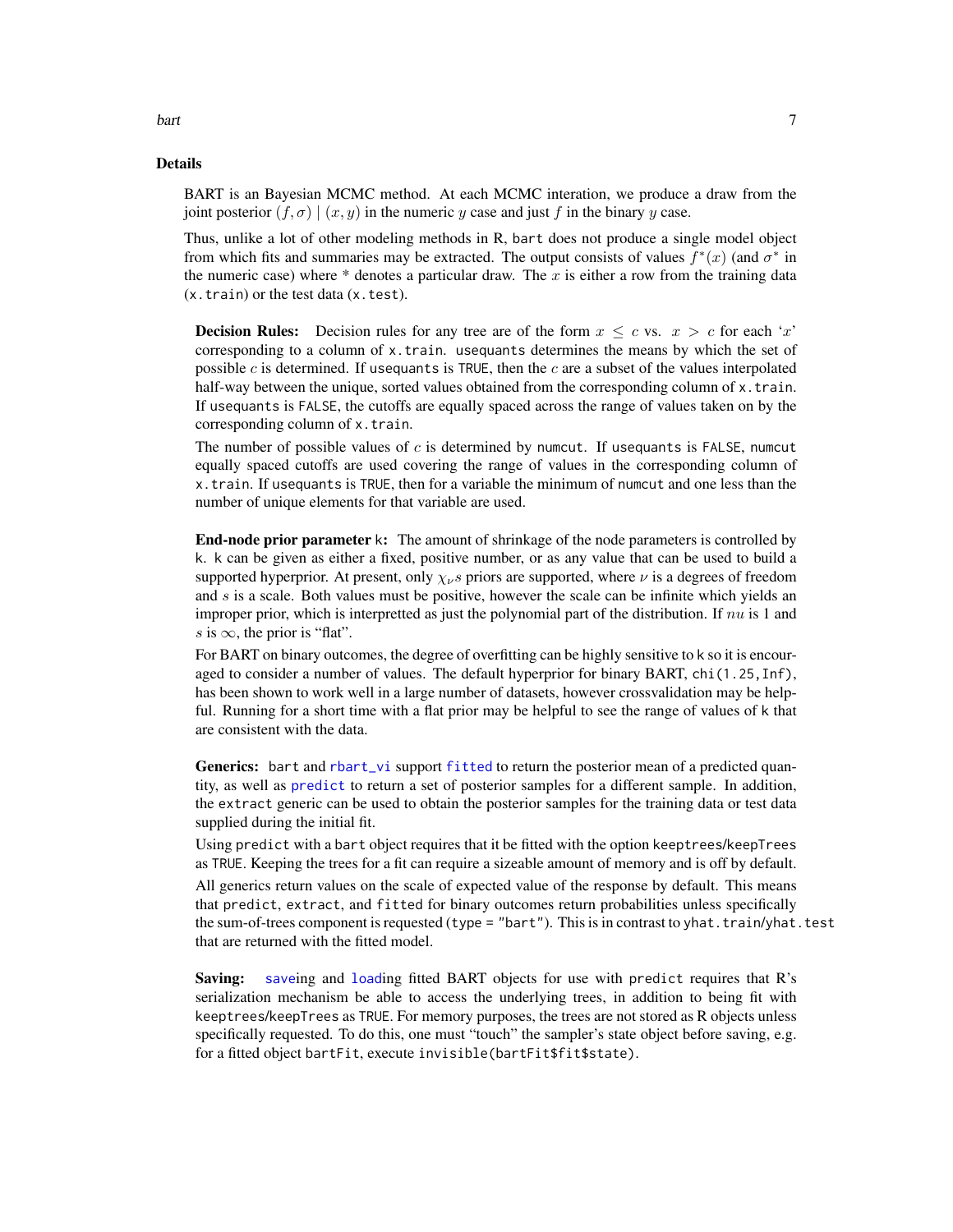<span id="page-7-0"></span>Reproducibility: Behavior differs when running multi- and single-threaded, as the pseudo random number generators (pRNG) used by R are not thread safe. When single-threaded, R's built-in generator is used; if set at the start, the global [.Random.seed](#page-0-0) will be used and its value updated as samples are drawn. When multi-threaded, the default behavior is to draw new random seeds for each thread using the clock and use thread-specific pRNGs.

This behavior can be modified by setting seed, or by using ... to pass arguments to [dbartsControl](#page-11-1). For the single-threaded case, a new pRNG is built using that seed that is separate from R's native generator. As such, the global state will not be modified by subsequent calls to the generator. For multi-threaded, the seeds for threads are drawn sequentially using the supplied seed, and will again be separate from R's native generator.

Consequently, the seed argument is not needed when running single-threaded - [set.seed](#page-0-0) will suffice. However, when multi-threaded the seed argument can be used to obtain reproducible results.

Extracting Trees: When a model is fit with keeptrees (bart) or keepTrees (bart2) equal to TRUE, the generic extract can be used to retrieve a data frame containing the tree fit information. In this case, extract will accept the additional, optional arguments: chainNums, sampleNums, and treeNums. Each should be an integer vector detailing the desired trees to be returned.

The result of extract will be a data frame with columns:

- sample, chain, tree index variables
- n number of observations in node
- var either the index of the variable used for splitting or -1 if the node is a leaf
- value either the value such that observations less than or equal to it are sent down the left path of the tree or the predicted value for a leaf node

The order of nodes in the result corresponds to a depth-first traversal, going down the left-side first. The names of variables used in splitting can be recovered by examining the column names of the fit\$data@x element of a fitted bart or bart2 model. See the package vignette "Working with dbarts Saved Trees".

#### Value

bart and bart2 return lists assigned the class bart. For applicable quantities, ndpost / keepevery samples are returned. In the numeric  $y$  case, the list has components:

| yhat.train                   | A array/matrix of posterior samples. The $(i, j, k)$ value is the jth draw of the<br>posterior of f evaluated at the kth row of x. train (i.e. $f^*(x_k)$ ) corresponding<br>to chain $i$ . When nchain is one or combine chains is TRUE, the result is a<br>collapsed down to a matrix. |
|------------------------------|------------------------------------------------------------------------------------------------------------------------------------------------------------------------------------------------------------------------------------------------------------------------------------------|
| yhat.test<br>yhat.train.mean | Same as yhat. train but now the x are the rows of the test data.                                                                                                                                                                                                                         |
|                              | Vector of means of yhat. train across columns and chains, with length equal<br>to the number of training observations.                                                                                                                                                                   |
|                              | yhat. test. mean Vector of means of yhat. test across columns and chains.                                                                                                                                                                                                                |
| sigma                        | Matrix of posterior samples of sigma, the residual/error standard deviation. Di-<br>mensions are equal to the number of chains times the numbers of samples unless<br>nchain is one or combinechains is TRUE.                                                                            |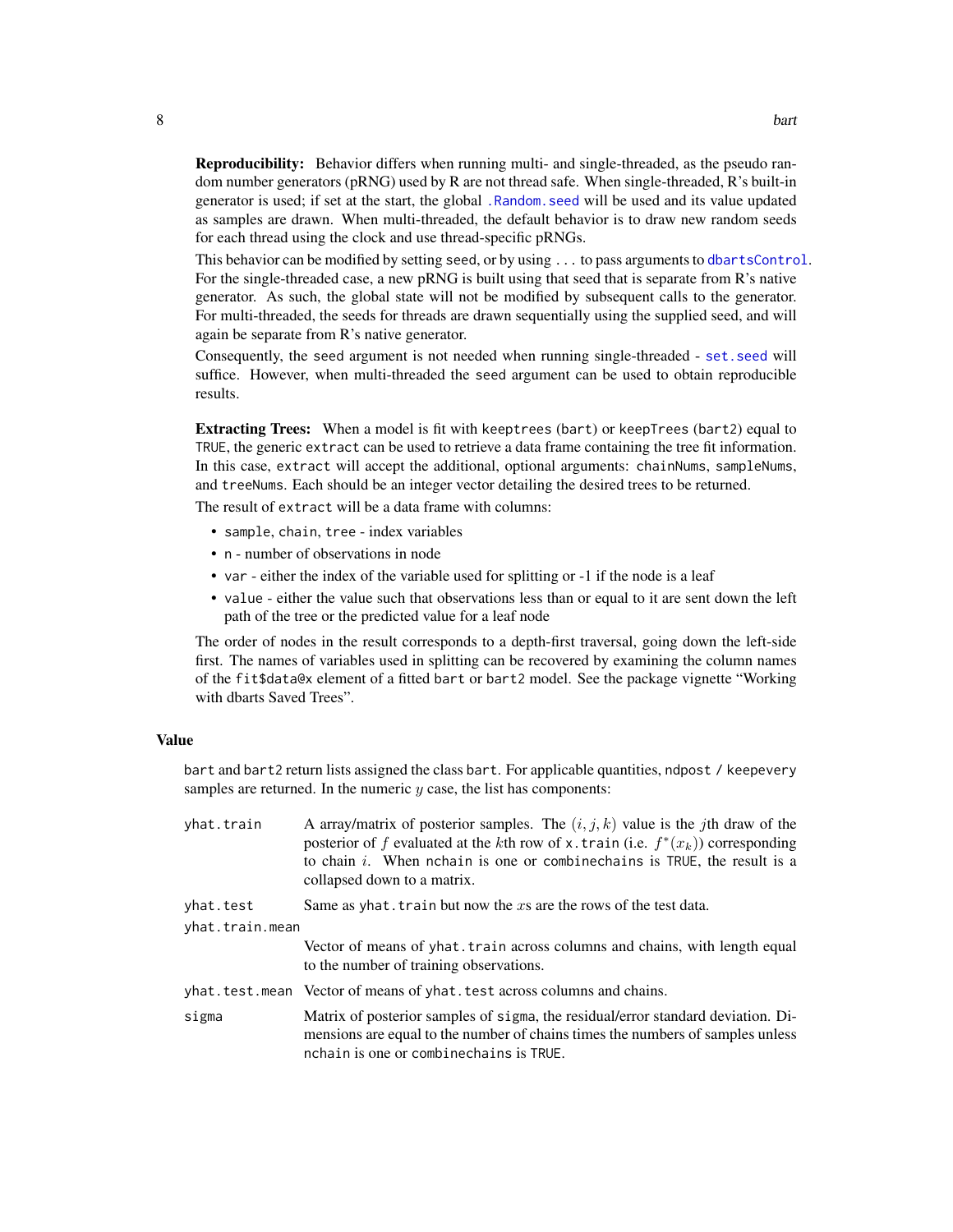<span id="page-8-0"></span>bart 2008 bart 2008 and 2008 bart 2008 bart 2008 bart 2008 bart 2008 bart 2008 bart 2008 bart 2008 bart 2008 b

| first.sigma | Burn-in draws of sigma.                                                                                                                                                                                                                    |
|-------------|--------------------------------------------------------------------------------------------------------------------------------------------------------------------------------------------------------------------------------------------|
| varcount    | A matrix with number of rows equal to the number of kept draws and each<br>column corresponding to a training variable. Contains the total count of the<br>number of times that variable is used in a tree decision rule (over all trees). |
| sigest      | The rough error standard deviation ( $\sigma$ ) used in the prior.                                                                                                                                                                         |
| y           | The input dependent vector of values for the dependent variable. This is used in<br>plot.bart.                                                                                                                                             |
| fit         | Optional sampler object which stores the values of the tree splits. Required for<br>using predict and only stored if keeptrees is TRUE.                                                                                                    |
| n.chains    | Information that can be lost if combine chains is TRUE is tracked here.                                                                                                                                                                    |
| k           | Optional matrix of posterior samples of k. Only present when k is modeled, i.e.<br>there is a hyperprior.                                                                                                                                  |
| first.k     | Burn-in draws of k, if modeled.                                                                                                                                                                                                            |
|             |                                                                                                                                                                                                                                            |

In the binary  $y$  case, the returned list has the components yhat.train, yhat.test, and varcount as above. In addition the list has a binaryOffset component giving the value used.

Note that in the binary y, case yhat. train and yhat. test are  $f(x)$  + binaryOffset. For draws of the probability  $P(Y = 1|x)$ , apply the normal cdf (pnorm) to these values.

The plot method sets mfrow to  $c(1,2)$  and makes two plots. The first plot is the sequence of kept draws of  $\sigma$  including the burn-in draws. Initially these draws will decline as BART finds a good fit and then level off when the MCMC has burnt in. The second plot has  $y$  on the horizontal axis and posterior intervals for the corresponding  $f(x)$  on the vertical axis.

#### Author(s)

Hugh Chipman: <hugh.chipman@gmail.com>, Robert McCulloch: <robert.mcculloch1@gmail.com>, Vincent Dorie: <vdorie@gmail.com>.

#### References

Chipman, H., George, E., and McCulloch, R. (2009) BART: Bayesian Additive Regression Trees.

Chipman, H., George, E., and McCulloch R. (2006) Bayesian Ensemble Learning. Advances in Neural Information Processing Systems 19, Scholkopf, Platt and Hoffman, Eds., MIT Press, Cambridge, MA, 265-272.

both of the above at: <http://www.rob-mcculloch.org>

Friedman, J.H. (1991) Multivariate adaptive regression splines. *The Annals of Statistics*, 19, 1–67.

#### See Also

[pdbart](#page-18-1)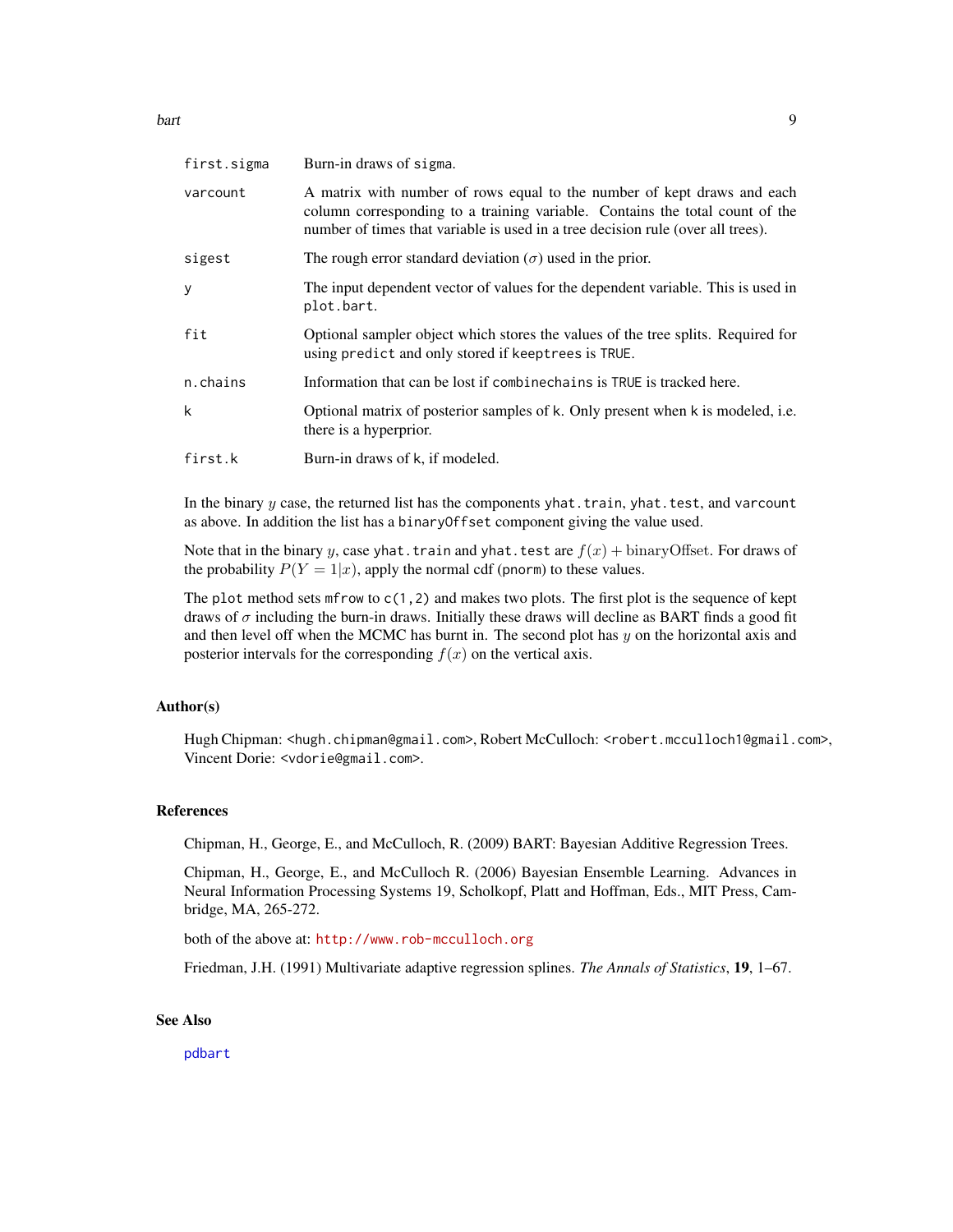#### Examples

```
## simulate data (example from Friedman MARS paper)
## y = f(x) + epsilon, epsilon ~ N(0, sigma)
## x consists of 10 variables, only first 5 matter
f \leftarrow function(x) {
    10 \times \sin(\pi x \times [0,1] \times \pi,2) + 20 \times (\pi,3] - 0.5)^2 +
        10 \times x[, 4] + 5 \times x[, 5]}
set.seed(99)
sigma <- 1.0
n <- 100
x \le - matrix(runif(n * 10), n, 10)
Ey \leftarrow f(x)y <- rnorm(n, Ey, sigma)
## run BART
set.seed(99)
bartFit \leq bart(x, y)plot(bartFit)
## compare BART fit to linear matter and truth = Ey
lmFit < - lm(y ~ ~ ., data-frame(x, y))fitmat <- cbind(y, Ey, lmFit$fitted, bartFit$yhat.train.mean)
colnames(fitmat) <- c('y', 'Ey', 'lm', 'bart')
print(cor(fitmat))
```
<span id="page-9-1"></span>dbarts *Discrete Bayesian Additive Regression Trees Sampler*

#### Description

Creates a sampler object for a given problem which fits a Bayesian Additive Regreesion Trees model. Internally stores state in such a way as to be mutable.

#### Usage

```
dbarts(
    formula, data, test, subset, weights, offset, offset.test = offset,
   verbose = FALSE, n.samples = 800L,
   tree.prior = cgm, node.prior = normal, resid.prior = chisq,
   proposal.probs = c(
       birth_death = 0.5, swap = 0.1, change = 0.4, birth = 0.5),
   control = dbartsControl(), sigma = NA_real_)
```
<span id="page-9-0"></span>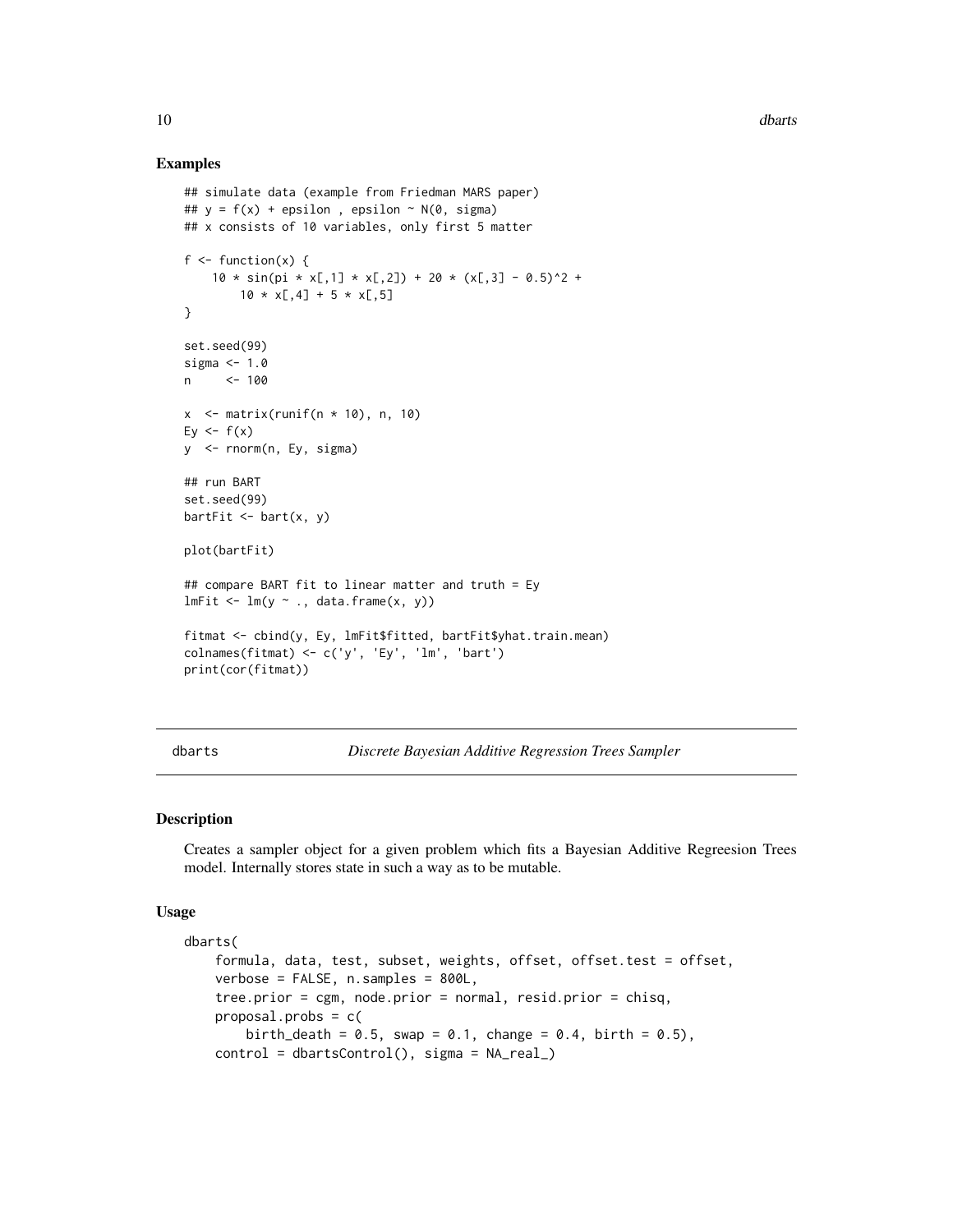#### <span id="page-10-0"></span>dbarts and the contract of the contract of the contract of the contract of the contract of the contract of the contract of the contract of the contract of the contract of the contract of the contract of the contract of the

#### Arguments

| formula        | An object of class formula following an analogous model description syntax as<br>$lm.$ For backwards compatibility, can also be the bart matrix $x$ . train.                                                                                                                                                                                       |
|----------------|----------------------------------------------------------------------------------------------------------------------------------------------------------------------------------------------------------------------------------------------------------------------------------------------------------------------------------------------------|
| data           | An optional data frame, list, or environment containing predictors to be used<br>with the model. For backwards compatibility, can also be the bart vector<br>y.train.                                                                                                                                                                              |
| test           | An optional matrix or data frame with the same number of predictors as data,<br>or formula in backwards compatibility mode. If column names are present, a<br>matching algorithm is used.                                                                                                                                                          |
| subset         | An optional vector specifying a subset of observations to be used in the fitting<br>process.                                                                                                                                                                                                                                                       |
| weights        | An optional vector of weights to be used in the fitting process. When present,<br>BART fits a model with observations $y \mid x \sim N(f(x), \sigma^2/w)$ , where $f(x)$ is<br>the unknown function.                                                                                                                                               |
| offset         | An optional vector specifying an offset from 0 for the relationship between the<br>underyling function, $f(x)$ , and the response y. Only is useful for binary re-<br>sponses, in which case the model fit is to assume $P(Y = 1   X = x) =$<br>$\Phi(f(x))$ + offset), where $\Phi$ is the standard normal cumulative distribution func-<br>tion. |
| offset.test    | The equivalent of offset for test observations. Will attempt to use offset when<br>applicable.                                                                                                                                                                                                                                                     |
| verbose        | A logical determining if additional output is printed to the console. See dbartsControl.                                                                                                                                                                                                                                                           |
| n.samples      | A positive integer setting the default number of posterior samples to be returned<br>for each run of the sampler. Can be overriden at run-time. See dbartsControl.                                                                                                                                                                                 |
| tree.prior     | An expression of the form cgm or cgm(power, base, split.probs) setting the<br>tree prior used in fitting.                                                                                                                                                                                                                                          |
| node.prior     | An expression of the form normal or normal $(k)$ that sets the prior used on the<br>averages within nodes.                                                                                                                                                                                                                                         |
| resid.prior    | An expression of the form chisq or chisq(df, quant) that sets the prior used<br>on the residual/error variance.                                                                                                                                                                                                                                    |
| proposal.probs | Named numeric vector or NULL, optionally specifying the proposal rules and<br>their probabilities. Elements should be "birth_death", "change", and "swap"<br>to control tree change proposals, and "birth" to give the relative frequency of<br>birth/death in the "birth_death" step.                                                             |
| control        | An object inheriting from dbartsControl, created by the dbartsControl func-<br>tion.                                                                                                                                                                                                                                                               |
| sigma          | A positive numeric estimate of the residual standard deviation. If NA, a linear<br>model is used with all of the predictors to obtain one.                                                                                                                                                                                                         |

#### Details

"Discrete sampler" refers to that dbarts is implemented using [ReferenceClasses,](#page-0-0) so that there exists a mutable object constructed in C++ that is largely obscured from R. The dbarts function is the primary way of creating a [dbartsSampler](#page-13-1), for which a variety of methods exist.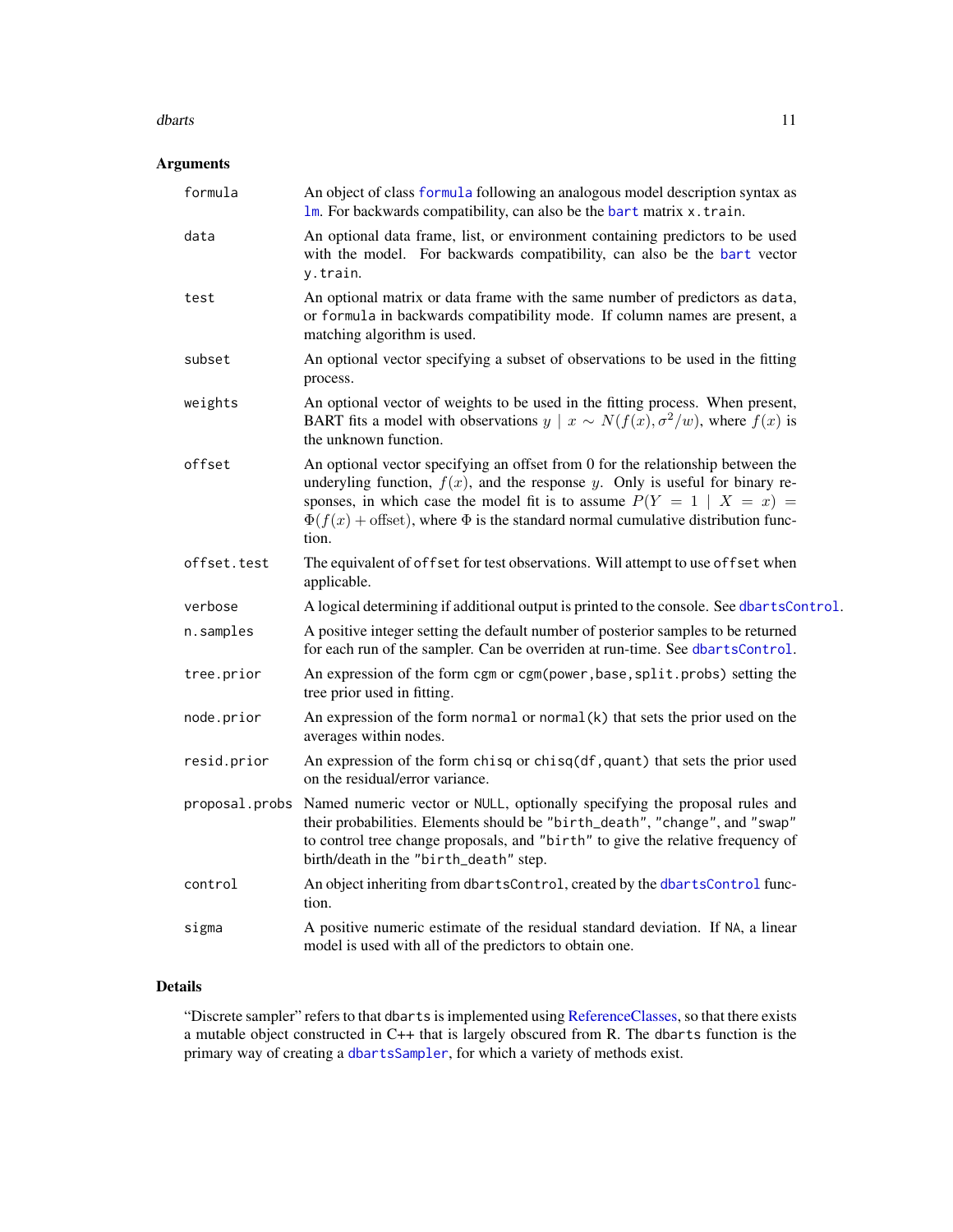#### <span id="page-11-0"></span>Value

A reference object of [dbartsSampler](#page-13-1).

<span id="page-11-1"></span>dbartsControl *Discrete Bayesian Additive Regression Trees Sampler Control*

#### Description

Convenience function to create a control object for use with a [dbarts](#page-9-1) sampler.

#### Usage

```
dbartsControl(
   verbose = FALSE, keepTrainingFits = TRUE, useQuantiles = FALSE,
   keepTrees = FALSE, n.samples = NA_integer_,
   n.cuts = 100L, n.burn = 200L, n.trees = 75L, n.chains = 4L,
   n.threads = guessNumCores(), n.thin = 1L, printEvery = 100L,
   printCutoffs = 0L,
   rngKind = "default", rngNormalKind = "default", rngSeed = NA_integer_,
   updateState = TRUE)
```
#### Arguments

| verbose          | Logical controlling sampler output to console.                                                                                                                                                                                                                                                                                                                                                                           |
|------------------|--------------------------------------------------------------------------------------------------------------------------------------------------------------------------------------------------------------------------------------------------------------------------------------------------------------------------------------------------------------------------------------------------------------------------|
| keepTrainingFits |                                                                                                                                                                                                                                                                                                                                                                                                                          |
|                  | Logical controlling whether or not training fits are returned when the sampler<br>runs. These are always computed as part of the fitting procedure, so disabling<br>will not substantially impact running time.                                                                                                                                                                                                          |
| useQuantiles     | Logical to determine if the empirical quantiles of a columns of predictors should<br>be used to determine the tree decision rules. If FALSE, the rules are spaced<br>uniformly throughout the range of covariate values.                                                                                                                                                                                                 |
| keepTrees        | A logical that determines whether or not trees are cached as they are sampled.<br>In all cases, the current state of the sampler is stored as a single set of n. trees.<br>When keepTrees is TRUE, a set of $n$ . trees $*$ n. samples trees are set aside and<br>populated as the sampler runs. If the sampler is stopped and restarted, samples<br>proceed from the previously stored tree, looping over if necessary. |
| n.samples        | A non-negative integer giving the default number of samples to return each time<br>the sampler is run. Generally specified by dbarts instead, and can be overridden<br>on a per-use basis whenever the sampler is run.                                                                                                                                                                                                   |
| n.cuts           | A positive integer or integer vector giving the number of decision rules to be<br>used for each given predictor. If of length less than the number of predictors,<br>earlier values are recycled. If for any predictor more values are specified than<br>are coherent, fewer may be used. See details for more information.                                                                                              |
| n.burn           | A non-negative integer determining how many samples, if any, are thrown away<br>at the beginning of a run of the sampler.                                                                                                                                                                                                                                                                                                |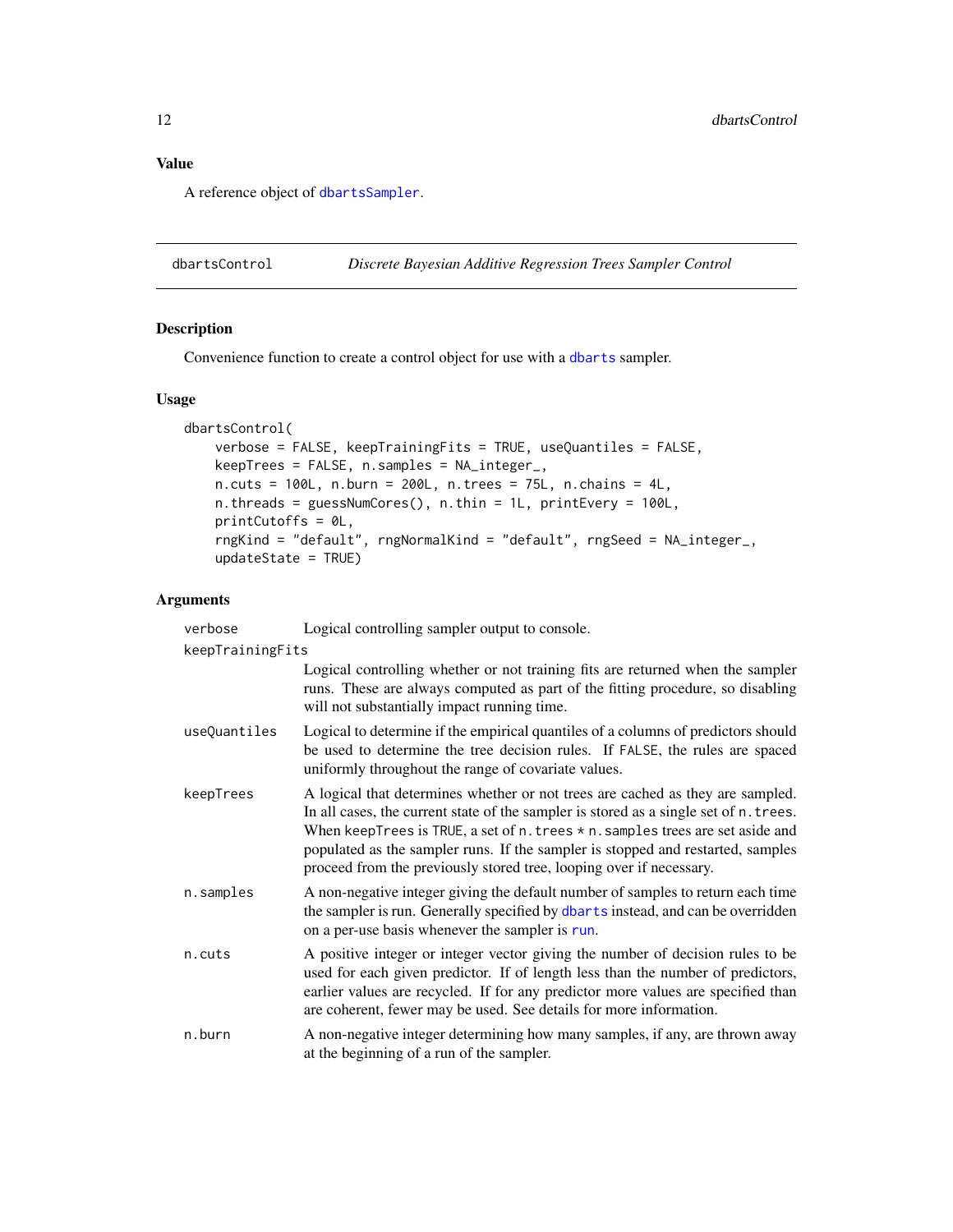<span id="page-12-0"></span>

| n.trees | A positive integer giving the number of trees used in the sum-of-trees formula- |
|---------|---------------------------------------------------------------------------------|
|         | tion.                                                                           |

- n.chains A positive integer detailing the number of independent chains for the sampler to use.
- n.threads A positive integer controlling how many threads will be used for various internal calculations, as well as the number of chains. Internal calculations are highly optimized so that single-threaded performance tends to be superior unless the number of observations is very large  $(>10k)$ , so that it is often not necessary to have the number of threads exceed the number of chains.
- n.thin A positive integer determining how many iterations the MCMC chain should jump on the decision trees alone before recording a sample. Serves to "thin" the samples against serial correlation. n.samples are returned regardless of the value of n.thin.
- printEvery If verbose is TRUE, every printEvery potential samples (after thinning) will issue a verbal statement. Must be a positive integer.
- printCutoffs A non-negative integer specifying how many of the decision rules for a variable are printed in verbose mode.
- rngKind Random number generator kind, as used in [set.seed](#page-0-0). For type "default", the built-in generator will be used if possible. Otherwise, will attempt to match the built-in generator's type. Success depends on the number of threads.
- rngNormalKind Random number generator normal kind, as used in [set.seed](#page-0-0). For type "default", the built-in generator will be used if possible. Otherwise, will attempt to match the built-in generator's type. Success depends on the number of threads and the rngKind.
- rngSeed Random number generator seed, as used in [set.seed](#page-0-0). If the sampler is running single-threaded or has one chain, the behavior will be as any other sequential algorithm. If the sampler is multithreaded, the seed will be used to create an additional pRNG object, which in turn will be used sequentially seed the threadspecific pRNGs. If equal to NA, the clock will be used to seed pRNGs when applicable.
- updateState Logical setting the default behavior for many [sampler](#page-13-1) methods with regards to the immediate updating of the cached state of the object. A current, cached state is only useful when [saving/loading](#page-0-0) the sampler.

#### Value

An object of class dbartControl.

#### See Also

[dbarts](#page-9-1)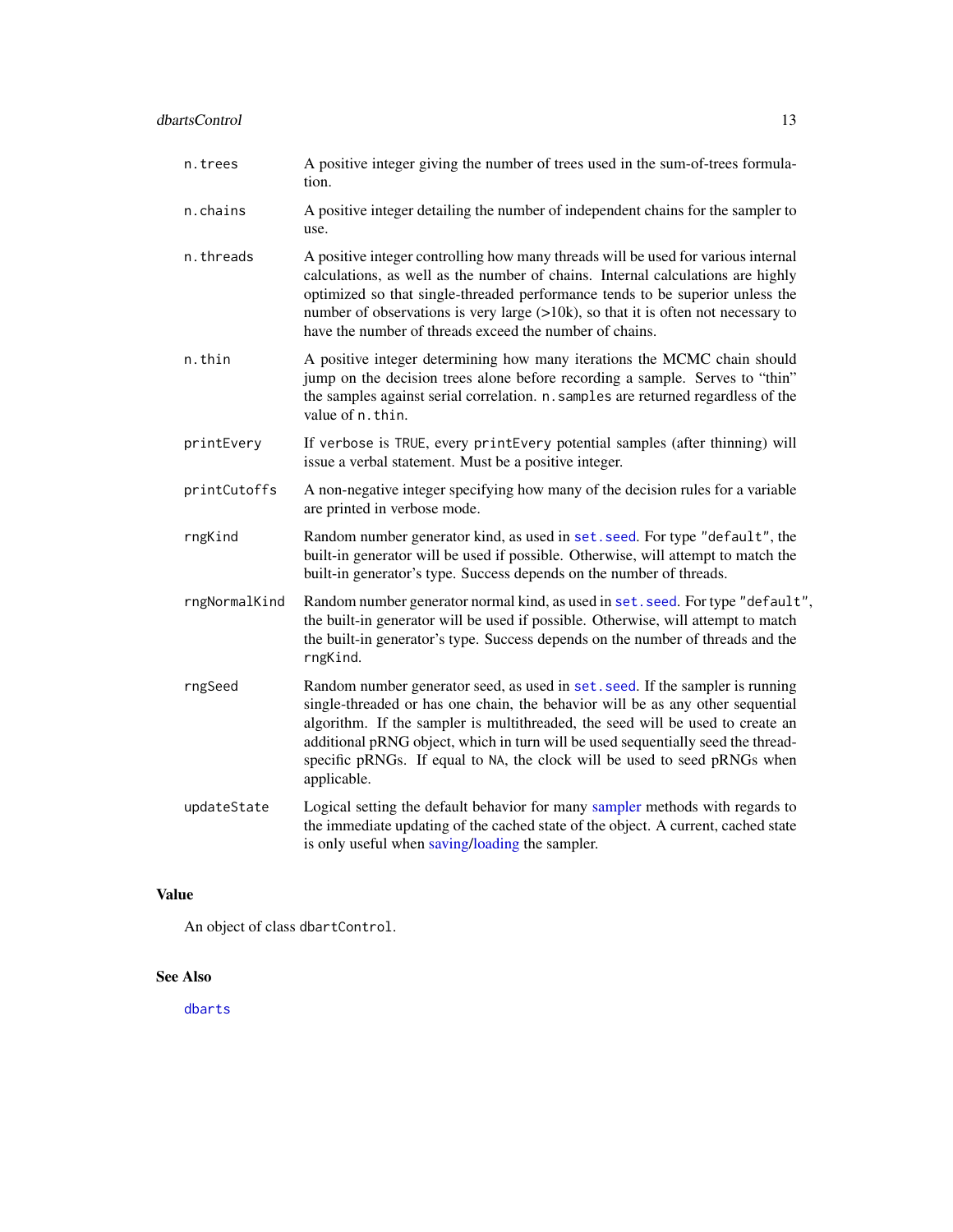<span id="page-13-2"></span><span id="page-13-0"></span>

#### Description

Convenience function to create a data object for use with a [dbarts](#page-9-1) sampler.

#### Usage

```
dbartsData(
    formula, data, test, subset, weights,
    offset, offset.test = offset)
```
#### Arguments

formula, data, test, [subset,](#page-9-1) weights, offset, offset.test As in d[bart](#page-1-1)s. Retains backwards compatibility with bart, so that formula/data can be a [formula](#page-0-0)/[data.frame](#page-0-0) pair, or a pair of x.train/y.train matrices/vector.

#### Value

An object of class dbartData.

#### See Also

[dbarts](#page-9-1)

<span id="page-13-1"></span>dbartsSampler-class *Class "dbartsSampler" of Discrete Bayesian Additive Regression Trees Sampler*

#### <span id="page-13-3"></span>Description

A reference class object that contains a Bayesian Additive Regression Trees sampler in such a way that it can be modified, stopped, and started all while maintaining its own state.

#### Usage

```
## S4 method for signature 'dbartsSampler'
run(numBurnIn, numSamples, updateState = NA)
## S4 method for signature 'dbartsSampler'
sampleTreesFromPrior(updateState = NA)
## S4 method for signature 'dbartsSampler'
sampleNodeParametersFromPrior(updateState = NA)
## S4 method for signature 'dbartsSampler'
copy(shallow = FALSE)
```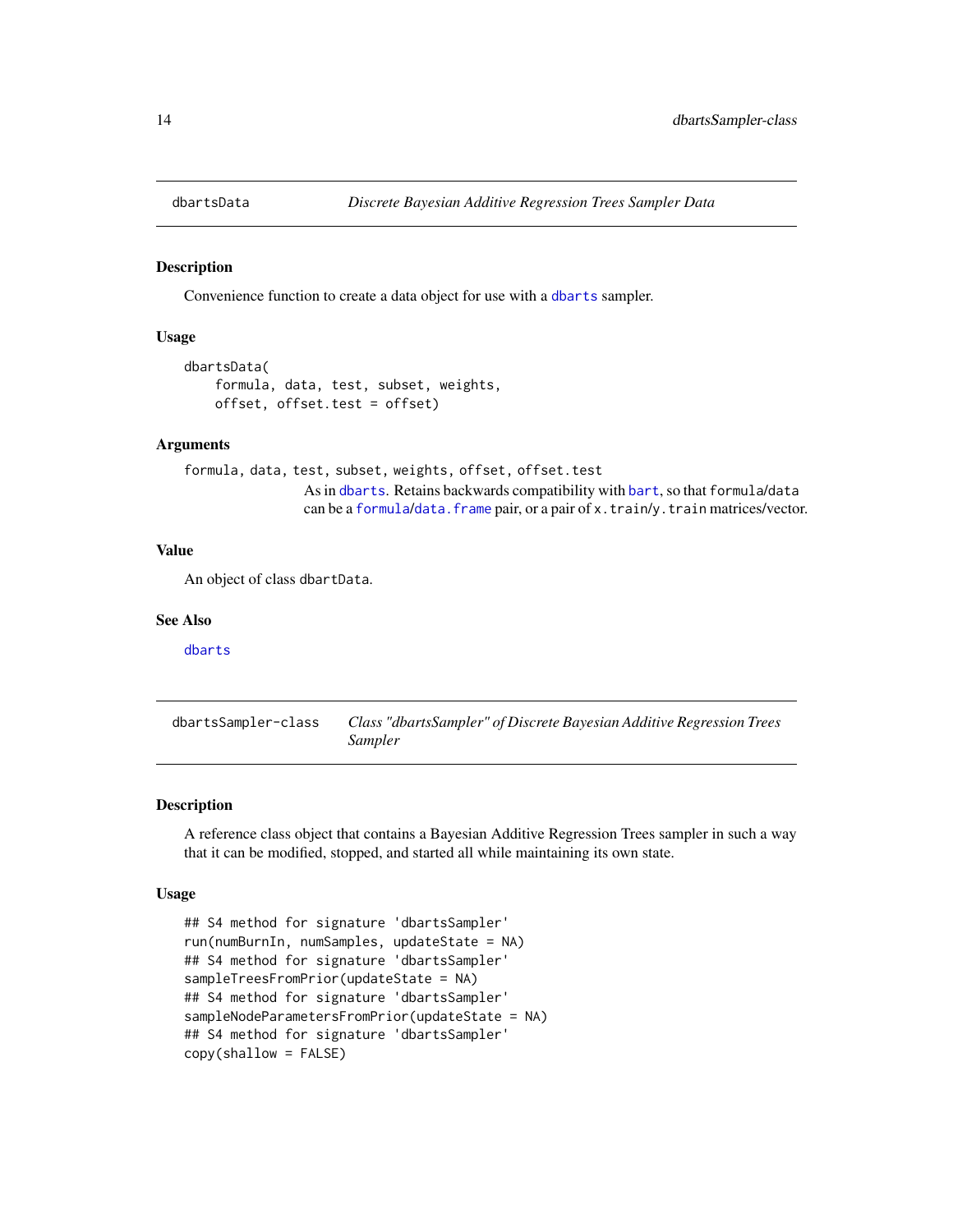```
## S4 method for signature 'dbartsSampler'
show()
## S4 method for signature 'dbartsSampler'
predict(x.test, offset.test)
## S4 method for signature 'dbartsSampler'
setControl(control)
## S4 method for signature 'dbartsSampler'
setModel(model)
## S4 method for signature 'dbartsSampler'
setData(data)
## S4 method for signature 'dbartsSampler'
setResponse(y, updateState = NA)
## S4 method for signature 'dbartsSampler'
setOffset(offset, updateScale = FALSE, updateState = NA)
## S4 method for signature 'dbartsSampler'
setSigma(sigma, updateState = NA)
## S4 method for signature 'dbartsSampler'
setPredictor(x, column, updateState = NA)## S4 method for signature 'dbartsSampler'
setTestPredictor(x.test, column, updateState = NA)
## S4 method for signature 'dbartsSampler'
setTestPredictorAndOffset(x.test, offset.test, updateState = NA)
## S4 method for signature 'dbartsSampler'
setTestOffset(offset.test, updateState = NA)
## S4 method for signature 'dbartsSampler'
printTrees(treeNums)
## S4 method for signature 'dbartsSampler'
plotTree(
    treeNum, treePlotPars = c(
       nodeHeight = 12, nodeWidth = 40, nodeGap = 8),
```

```
...)
```
#### Arguments

| numBurnIn   | A non-negative integer determining how many iterations the sampler should skip<br>before storing results. If missing or NA, the default is filled in from the sampler's<br>control object. |
|-------------|--------------------------------------------------------------------------------------------------------------------------------------------------------------------------------------------|
| numSamples  | A positive integer determining how many posterior samples should be returned.<br>If missing or NA, the default is also filled in from the control object.                                  |
| updateState | A logical determining if the local cache of the sampler's state should be updated<br>after the completion of the run. If NA, the default is also filled in from the control<br>object.     |
| shallow     | A logical determining if the copy should retain the underlying data of the sam-<br>pler (TRUE) or have its own copies (FALSE).                                                             |
| control     | An object inheriting from dbartsControl.                                                                                                                                                   |
| model       | An object inheriting from dbartsModel.                                                                                                                                                     |
| data        | An object inheriting from dbartsData.                                                                                                                                                      |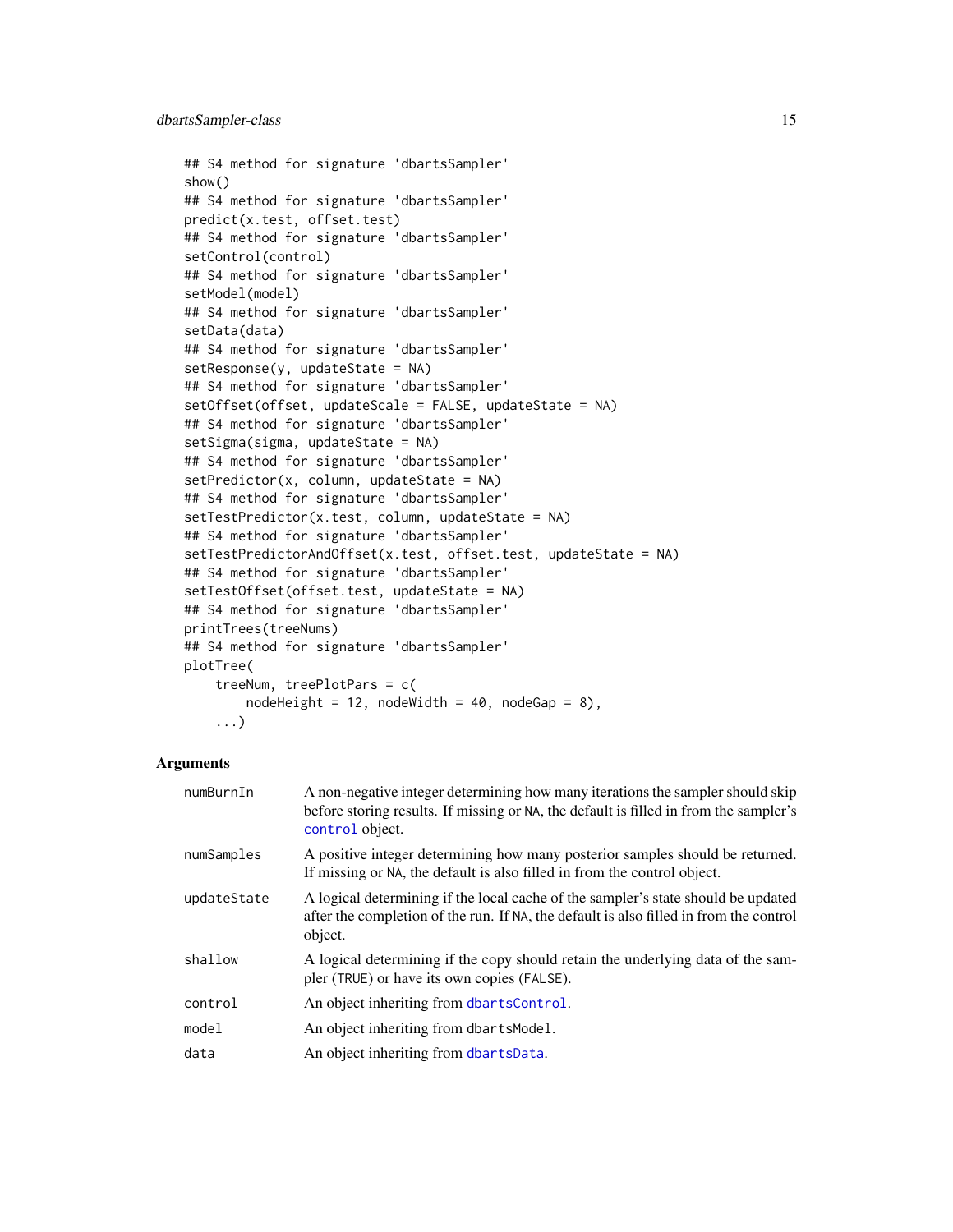<span id="page-15-0"></span>

| A numeric response vector of length equal to that with which the sampler was<br>created.                                                                           |
|--------------------------------------------------------------------------------------------------------------------------------------------------------------------|
| A numeric predictor vector of length equal to that with which the sampler was<br>created. Can be of a distinct number of rows for setTestPredictor.                |
| A new matrix of test predictors, of the number of columns equal to that in the<br>current model.                                                                   |
| A numeric vector of length equal to that with which the sampler was created, or<br>NULL. If offset. test was set from offset, will attempt to update that as well. |
| Logical indicating whether BART's internal scale should update with the new<br>offset. Should only be TRUE during burn-in.                                         |
| A numeric vector of length equal to that of the test matrix, or NULL. Can be<br>missing for setTestPredictors.                                                     |
| Numeric vector of residual standard deviations, one for each chain.                                                                                                |
| An integer or character string vector specifying which column/columns of the<br>predictor matrix is to be replaced. If missing, the entire matrix is substituted.  |
| An integer vector listing the indices of the trees to print.                                                                                                       |
| An integer listing the indices of the tree to plot.                                                                                                                |
| A named numeric vector containing the quantities node Height, node Width, and<br>nodeGap, all of which control aspects of the resulting plot.                      |
| Extra arguments to plot.                                                                                                                                           |
|                                                                                                                                                                    |

#### Details

A dbartsSampler is a mutable object which contains information pertaining to fitting a Bayesian additive regression tree model. The sampler is first created and then, in a separate instruction, run or modified. In this way, MCMC samplers can be constructed with BART components filling arbitrary roles.

Saving: [save](#page-0-0)-ing and [load](#page-0-0)ing a dbarts sampler for future use requires that R's serialization mechanism be able to access the state of the sampler which, for memory purposes, is only made available to R on request. To do this, one must "touch" the sampler's state object before saving, e.g. for the object sampler, execute invisible(sampler\$state). This is in addition to guaranteeing that the state object is not NULL, which can be done by setting the sampler's control to an object with updateState as TRUE or passing TRUE as the updateState argument to any of the sampler's applicable methods.

#### Value

For run, a named-list with contents sigma, train, test, and varcount.

For setPredictor, TRUE/FALSE depending on whether or not the operation was successful. The operation can fail if the new predictor results in a tree with an empty leaf-node. If only single columns were replaced, on the update is rolled-back so that the sampler remains in a valid state.

predict keeps the current test matrix in place and uses the current set of tree splits. This function has two use cases. The first is when keepTrees of [dbartsControl](#page-11-1) is TRUE, in which case the sampler should be run to completion and the function can be used to interrogate the existing fit.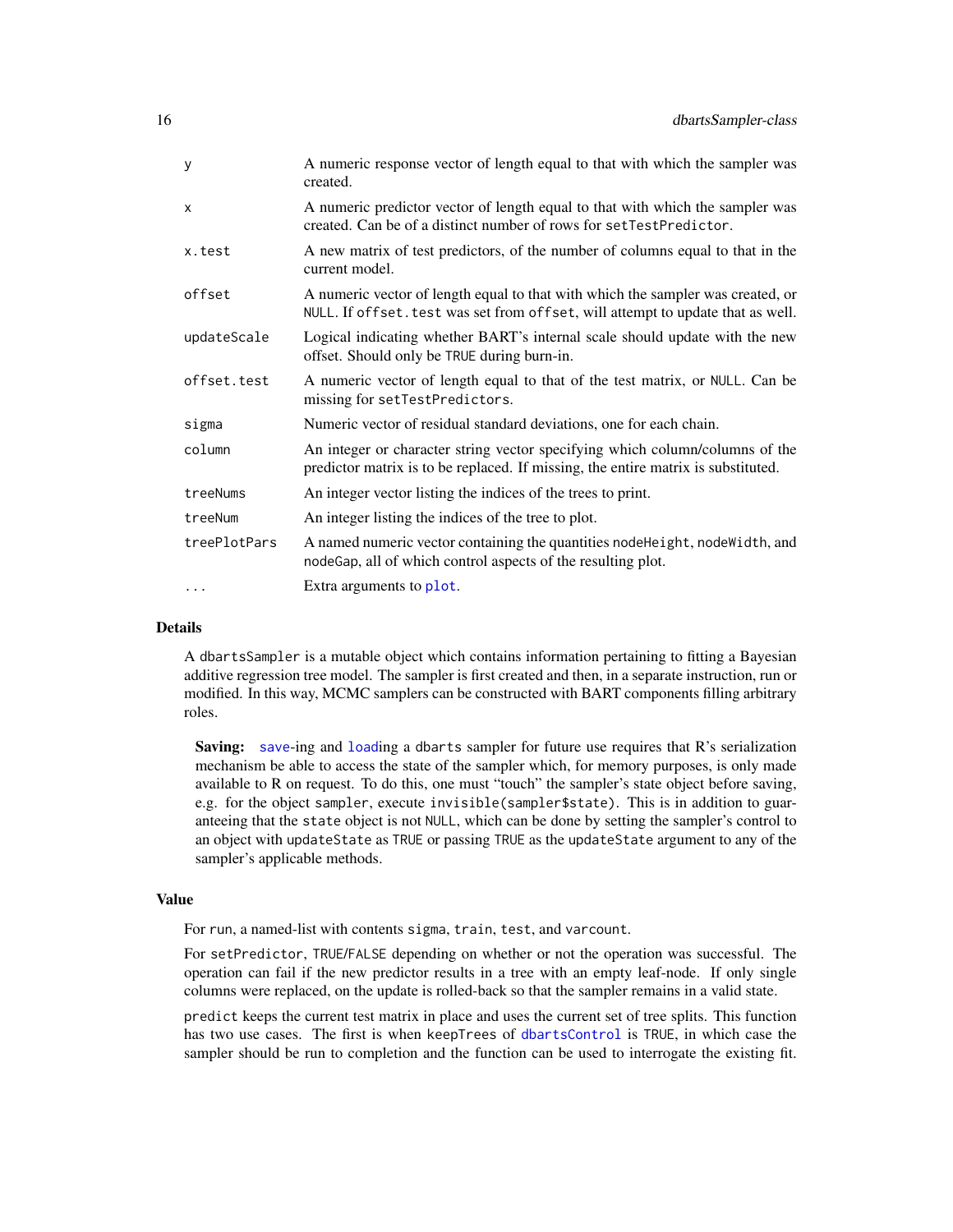#### <span id="page-16-0"></span>guessNumCores 17

When keepTrees is FALSE, the function can be used to obtain the likelihood as part of a proposed new set of covariates in a Metropolis-Hastings step in a full-Bayes sampler. This would typically be followed by a call to setPredictor if the step is accepted.

guessNumCores *Guess Number of Cores*

#### Description

Attempts to guess the number of CPU 'cores', both physical and logical.

#### Usage

```
guessNumCores(logical = FALSE)
```
#### Arguments

| logical | A logical value. When FALSE, an estimate of the number of physical cores is |
|---------|-----------------------------------------------------------------------------|
|         | returned. When TRUE, so-called "logical" cores as also included.            |

#### Details

Because of different definitions of cores used by different manufacturers, the distinction between logical and physical cores is not universally recognized. This function will attempt to use operating system definitions when available, which should usually match the CPU itself.

#### Value

An integer, or NA if no clear answer was obtained.

#### Author(s)

Vincent Dorie: <vdorie@gmail.com>.

makeModelMatrixFromDataFrame

*Make Model Matrix from Data Frame*

#### Description

Converts a data frame with numeric and factor contents into a matrix, suitable for use with [bart](#page-1-1). Unlike in linear regression, factors containing more than two levels result in dummy variables being created for each level.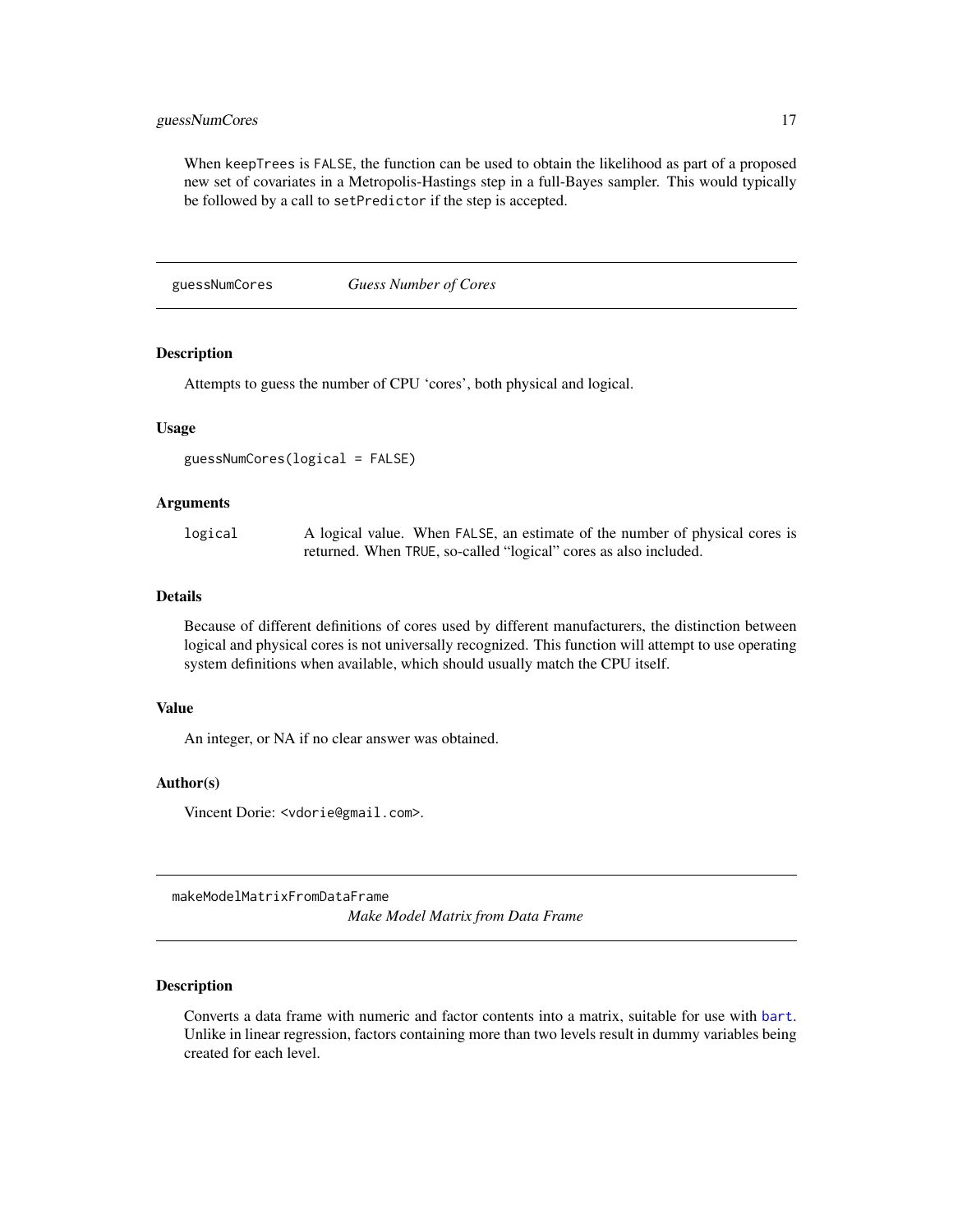#### <span id="page-17-0"></span>Usage

```
makeModelMatrixFromDataFrame(x, drop = TRUE)
makeind(x, all = TRUE)makeTestModelMatrix(data, newdata)
```
#### Arguments

| x       | Data frame of explanatory variables.                                                                                                                                                                                         |
|---------|------------------------------------------------------------------------------------------------------------------------------------------------------------------------------------------------------------------------------|
| drop    | Logical or list controling whether or not columns that are constants or factor<br>levels with no instances are omitted from the result. When a list, must be of<br>length equal to x. Elements correspond to x according to: |
|         | • vector - single logical                                                                                                                                                                                                    |
|         | • matrix - vector of logicals, one per column                                                                                                                                                                                |
|         | • factor - table of factor levels to be referenced; levels with counts of 0 are to<br>be dropped                                                                                                                             |
| all     | Not currently implemented.                                                                                                                                                                                                   |
| data    | An existing dbartsData object.                                                                                                                                                                                               |
| newdata | Test data frame.                                                                                                                                                                                                             |
|         |                                                                                                                                                                                                                              |

#### Details

Character vectors are included as factors. If you have numeric data coded as characters, convert it using as.numeric first.

Note that if you have train and test data frames, it may be best to [rbind](#page-0-0) the two together, apply makeModelMatrixFromDataFrame to the result, and then pull them back apart. Alternatively, save the drop attribute used in creating the training data and use it when creating a matrix from the test data, as in the example given below.

Use of these functions is not required when using [bart](#page-1-1), bart2, or [dbartsSampler](#page-13-3); they exist to allow the user finer control and to assist with writing packages that separate the creation of training from test data.

#### Value

A matrix with columns corresponding to the elements of the data frame. If drop = TRUE or is a list, the attribute drop on the result is set to the list used when creating the matrix.

#### Author(s)

Vincent Dorie: <vdorie@gmail.com>.

#### Examples

```
iv <- 1:10
rv \leftarrow runif(10)f \leftarrow factor(rep(seq.int(3), c(4L, 4L, 2L)),labels = c("alice", "bob", "charlie"))
df <- data.frame(iv, rv, f)
```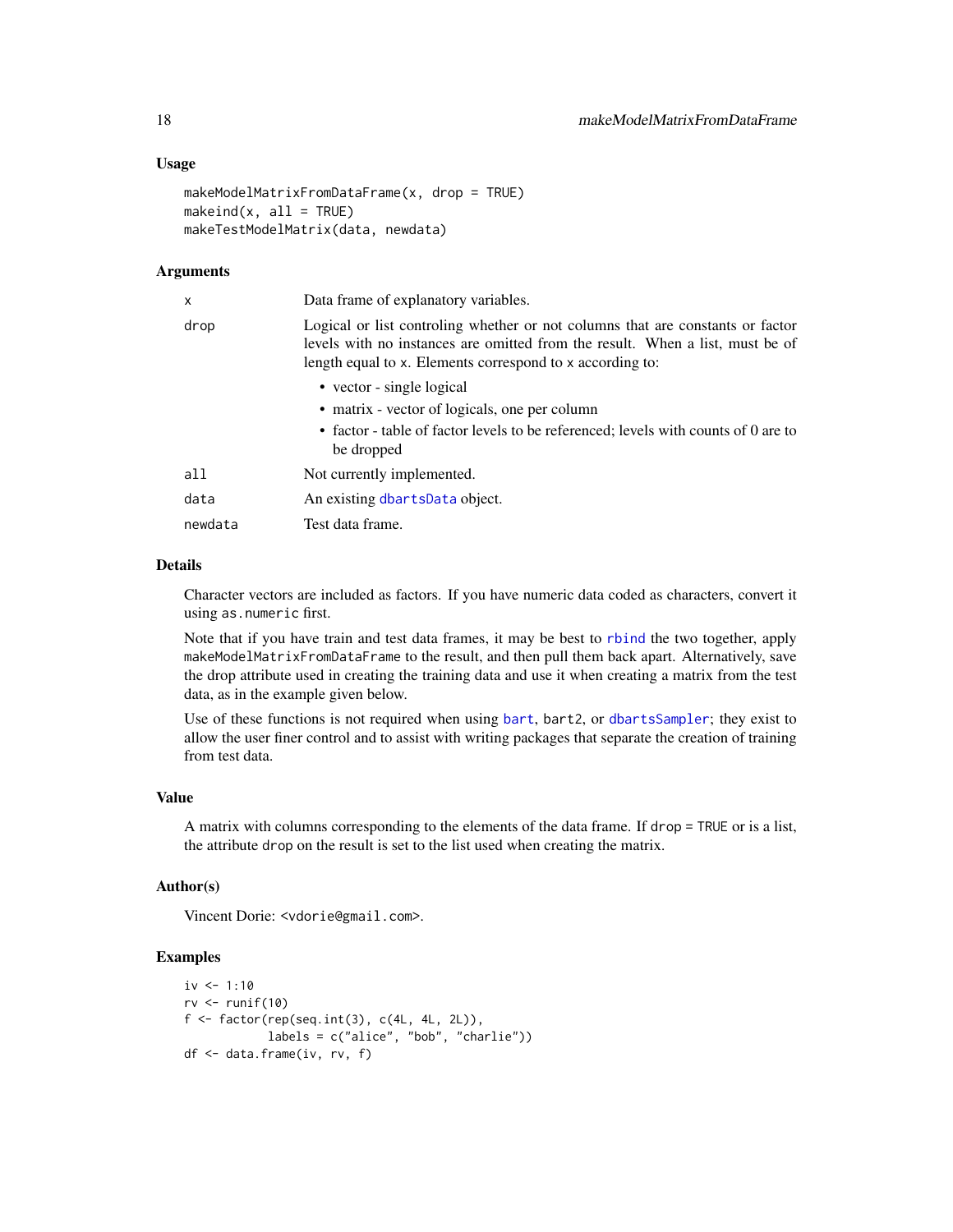#### <span id="page-18-0"></span>pdbart 19

```
mm <- makeModelMatrixFromDataFrame(df)
## create test and train matrices with disjoint factor levels
train.df \leq df[1:8,]
test.df <- df[9:10,]
train.mm <- makeModelMatrixFromDataFrame(train.df)
test.mm <- makeModelMatrixFromDataFrame(test.df, attr(train.mm, "drop"))
```
pdbart *Partial Dependence Plots for BART*

#### Description

Run [bart](#page-1-1) at test observations constructed so that a plot can be created displaying the effect of a single variable (pdbart) or pair of variables (pd2bart). Note that if y is a binary with  $P(Y =$  $1|x| = F(f(x))$ , F the standard normal cdf, then the plots are all on the f scale.

#### Usage

```
pdbart(
    x.train, y.train,
    xind = NULL,less = NULL, levquants = c(0.05, seq(0.1, 0.9, 0.1), 0.95),
    p1 = TRUE, plquants = c(0.05, 0.95).
    ...)
## S3 method for class 'pdbart'
plot(
    x,
    xind = seq_len(length(x$fd)),
    plquants = c(0.05, 0.95), \ncols = c('black', 'blue'),...)
pd2bart(
    x.train, y.train,
    xind = NULL,less = NULL, levquants = c(0.05, seq(0.1, 0.9, 0.1), 0.95),
    p1 = TRUE, plquants = c(0.05, 0.95),...)
## S3 method for class 'pd2bart'
plot(
    x,
    plquants = c(0.05, 0.95), contour.color = 'white',
    justmedian = TRUE,
    ...)
```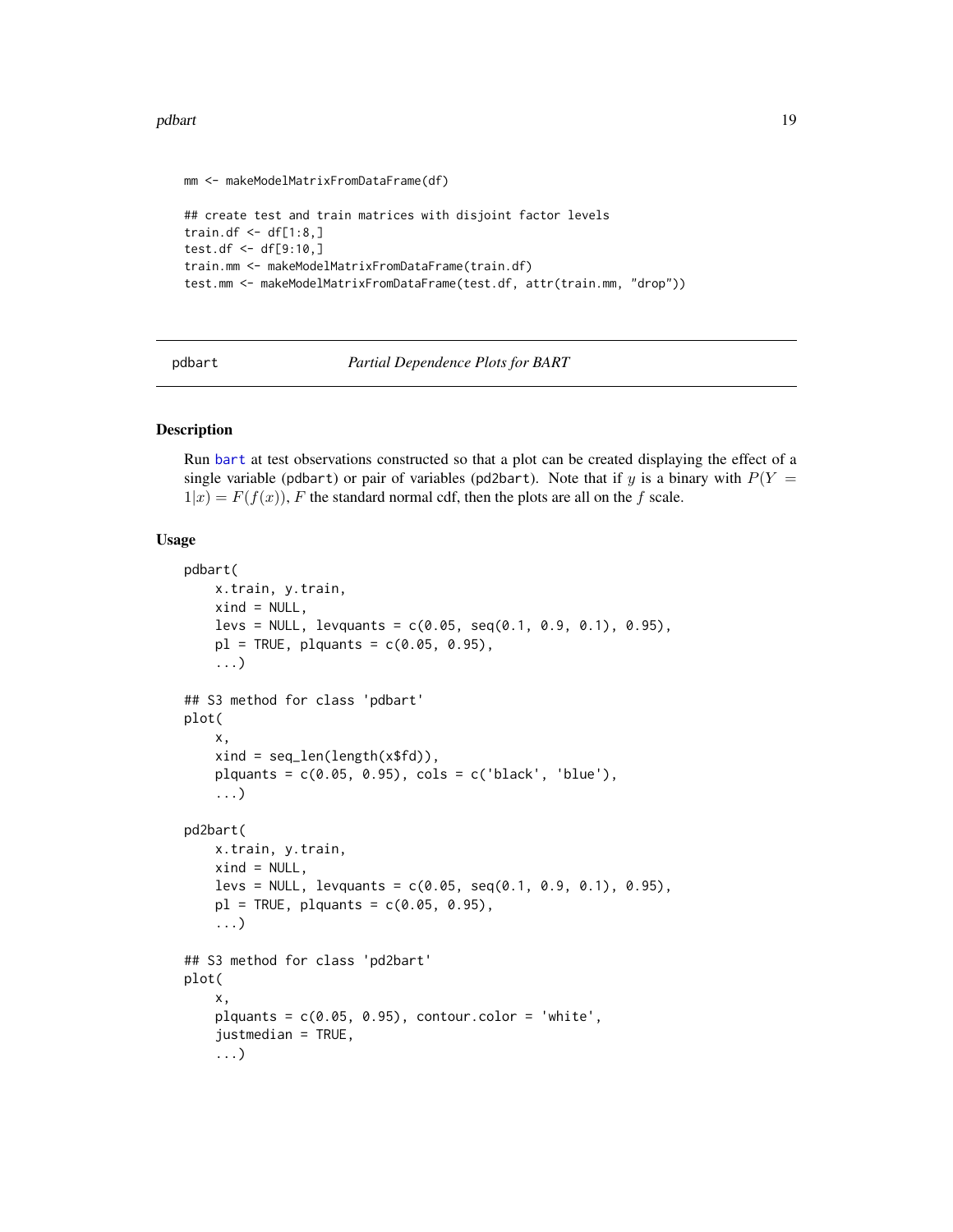#### <span id="page-19-0"></span>Arguments

| x.train       | Explanatory variables for training (in sample) data. Can be any valid input to<br>bart, such as a matrix or a formula. Also accepted are fitted bart models or<br>dbartsSampler with keepTrees equal to TRUE.                                                                                                                                                                                                                                                                                                                  |
|---------------|--------------------------------------------------------------------------------------------------------------------------------------------------------------------------------------------------------------------------------------------------------------------------------------------------------------------------------------------------------------------------------------------------------------------------------------------------------------------------------------------------------------------------------|
| y.train       | Dependent variable for training (in sample) data. Can be a numeric vector or,<br>when passing x. train as a formula, a data. frame or other object used to find<br>variables. Not required if x. train is a fitted model or sampler.                                                                                                                                                                                                                                                                                           |
| xind          | Integer, character vector, or the right-hand side of a formula indicating which<br>variables are to be plotted. In pdbart, corresponds to the variables (columns of<br>x.train) for which a plot is to be constructed. In plot.pdbart, corresponds<br>to the indices in list returned by pdbart for which plot is to be constructed. In<br>pd2bart, the indicies of a pair of variables (columns of x.train) to plot. If<br>NULL a default of all columns is used for pdbart and the first two columns is<br>used for pd2bart. |
| levs          | Gives the values of a variable at which the plot is to be constructed. Must be a<br>list, where the <i>i</i> th component gives the values for the <i>i</i> th variable. In pdbart, it<br>should have same length as xind. In pd2bart, it should have length 2. See also<br>argument levquants.                                                                                                                                                                                                                                |
| levquants     | If levs in NULL, the values of each variable used in the plot is set to the quantiles<br>(in x. train) indicated by levquants. Must be a vector of numeric type.                                                                                                                                                                                                                                                                                                                                                               |
| pl            | For pdbart and pd2bart, if TRUE, plot is subsequently made (by calling plot. $\star$ ).                                                                                                                                                                                                                                                                                                                                                                                                                                        |
| plquants      | In the plots, beliefs about $f(x)$ are indicated by plotting the posterior median<br>and a lower and upper quantile. plquants is a double vector of length two<br>giving the lower and upper quantiles.                                                                                                                                                                                                                                                                                                                        |
| $\cdots$      | Additional arguments. In pdbart and pd2bart, arguments are passed on to<br>bart. In plot. pdbart, they are passed on to plot. In plot. pd2bart, they are<br>passed on to image.                                                                                                                                                                                                                                                                                                                                                |
| x             | For plot. *, object returned from pdbart or pd2bart.                                                                                                                                                                                                                                                                                                                                                                                                                                                                           |
| cols          | Vector of two colors. The first color is for the median of $f$ , while the second<br>color is for the upper and lower quantiles.                                                                                                                                                                                                                                                                                                                                                                                               |
| contour.color | Color for contours plotted on top of the image.                                                                                                                                                                                                                                                                                                                                                                                                                                                                                |
| justmedian    | A logical where if TRUE just one plot is created for the median of $f(x)$ draws.<br>If FALSE, three plots are created one for the median and two additional ones for<br>the lower and upper quantiles. In this case, $m$ frow is set to $c(1, 3)$ .                                                                                                                                                                                                                                                                            |

#### Details

We divide the predictor vector x into a subgroup of interest,  $x_s$  and the complement  $x_c = x \setminus x_s$ . A prediction  $f(x)$  can then be written as  $f(x_s, x_c)$ . To estimate the effect of  $x_s$  on the prediction, Friedman suggests the partial dependence function

$$
f_s(x_s) = \frac{1}{n} \sum_{i=1}^{n} f(x_s, x_{ic})
$$

where  $x_{ic}$  is the *i*th observation of  $x_c$  in the data. Note that  $(x_s, x_{ic})$  will generally not be one of the observed data points. Using BART it is straightforward to then estimate and even obtain uncertainty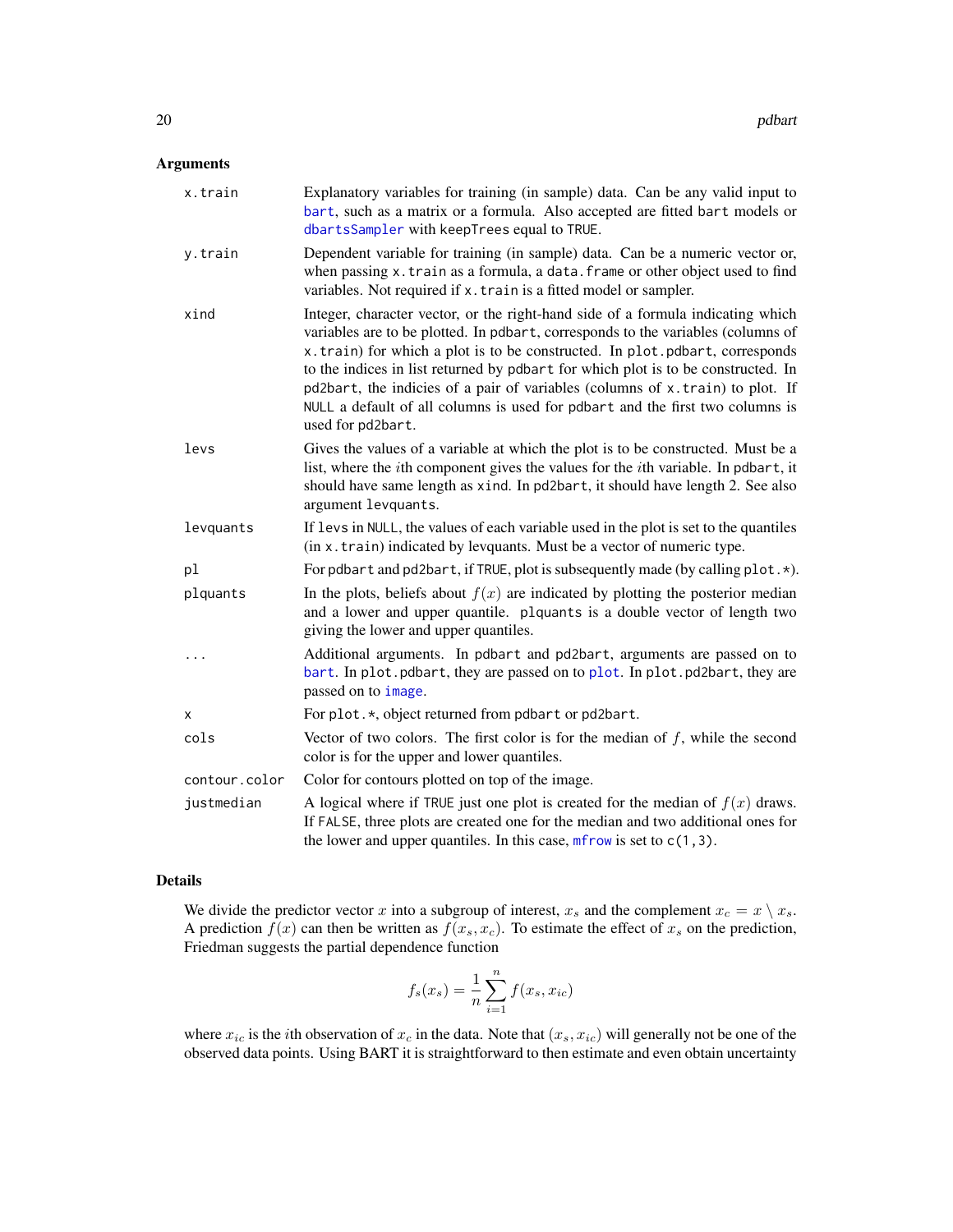#### <span id="page-20-0"></span>pdbart 21 and 22 and 22 and 22 and 22 and 23 and 23 and 23 and 24 and 25 and 26 and 26 and 27 and 27 and 27 and 27 and 27 and 27 and 27 and 27 and 27 and 27 and 27 and 27 and 27 and 27 and 27 and 27 and 27 and 27 and 27 an

bounds for  $f_s(x_s)$ . A draw of  $f_s^*(x_s)$  from the induced BART posterior on  $f_s(x_s)$  is obtained by simply computing  $f_s^*(x_s)$  as a byproduct of each MCMC draw  $f^*$ . The median (or average) of these MCMC draws  $f_s^*(x_s)$  then yields an estimate of  $f_s(x_s)$ , and lower and upper quantiles can be used to obtain intervals for  $f_s(x_s)$ .

In pdbart  $x_s$  consists of a single variable in x and in pd2bart it is a pair of variables.

This is a computationally intensive procedure. For example, in pdbart, to compute the partial dependence plot for 5  $x_s$  values, we need to compute  $f(x_s, x_c)$  for all possible  $(x_s, x_{ic})$  and there would be  $5n$  of these where n is the sample size. All of that computation would be done for each kept BART draw. For this reason running BART with keepevery larger than 1 (eg. 10) makes the procedure much faster.

#### Value

The plot methods produce the plots and don't return anything.

pdbart and pd2bart return lists with components given below. The list returned by pdbart is assigned class pdbart and the list returned by pd2bart is assigned class pd2bart.

| fd   | A matrix whose $(i, j)$ value is the <i>i</i> th draw of $f_s(x_s)$ for the <i>j</i> th value of $x_s$ .<br>"fd" is for "function draws".                                                                                                                                                                                                                                  |
|------|----------------------------------------------------------------------------------------------------------------------------------------------------------------------------------------------------------------------------------------------------------------------------------------------------------------------------------------------------------------------------|
|      | For potent for is actually a list whose kth component is the matrix described<br>above corresponding to the kth variable chosen by argument xind. The number<br>of columns in each matrix will equal the number of values given in the corre-<br>sponding component of argument levs (or number of values in levquants).                                                   |
|      | For pd2bart, fd is a single matrix. The columns correspond to all possible pairs<br>of values for the pair of variables indicated by xind. That is, all possible $(x_i, x_j)$<br>where $x_i$ is a value in the levs component corresponding to the first x and $x_i$ is<br>a value in the levs components corresponding to the second one. The first $x$<br>changes first. |
| levs | The list of levels used, each component corresponding to a variable. If argu-<br>ment levs was supplied it is unchanged. Otherwise, the levels in levs are as<br>constructed using argument levquants.                                                                                                                                                                     |
| xlbs | A vector of character strings which are the plotting labels used for the variables.                                                                                                                                                                                                                                                                                        |
|      |                                                                                                                                                                                                                                                                                                                                                                            |

The remaining components returned in the list are the same as in the value of [bart](#page-1-1). They are simply passed on from the BART run used to create the partial dependence plot. The function [plot.bart](#page-1-2) can be applied to the object returned by pdbart or pd2bart to examine the BART run.

#### Author(s)

Hugh Chipman: <hugh.chipman@acadiau.ca>. Robert McCulloch: <robert.mcculloch@chicagogsb.edu>.

#### References

Chipman, H., George, E., and McCulloch, R. (2006) BART: Bayesian Additive Regression Trees.

Chipman, H., George, E., and McCulloch R. (2006) Bayesian Ensemble Learning.

both of the above at: <http://www.rob-mcculloch.org/>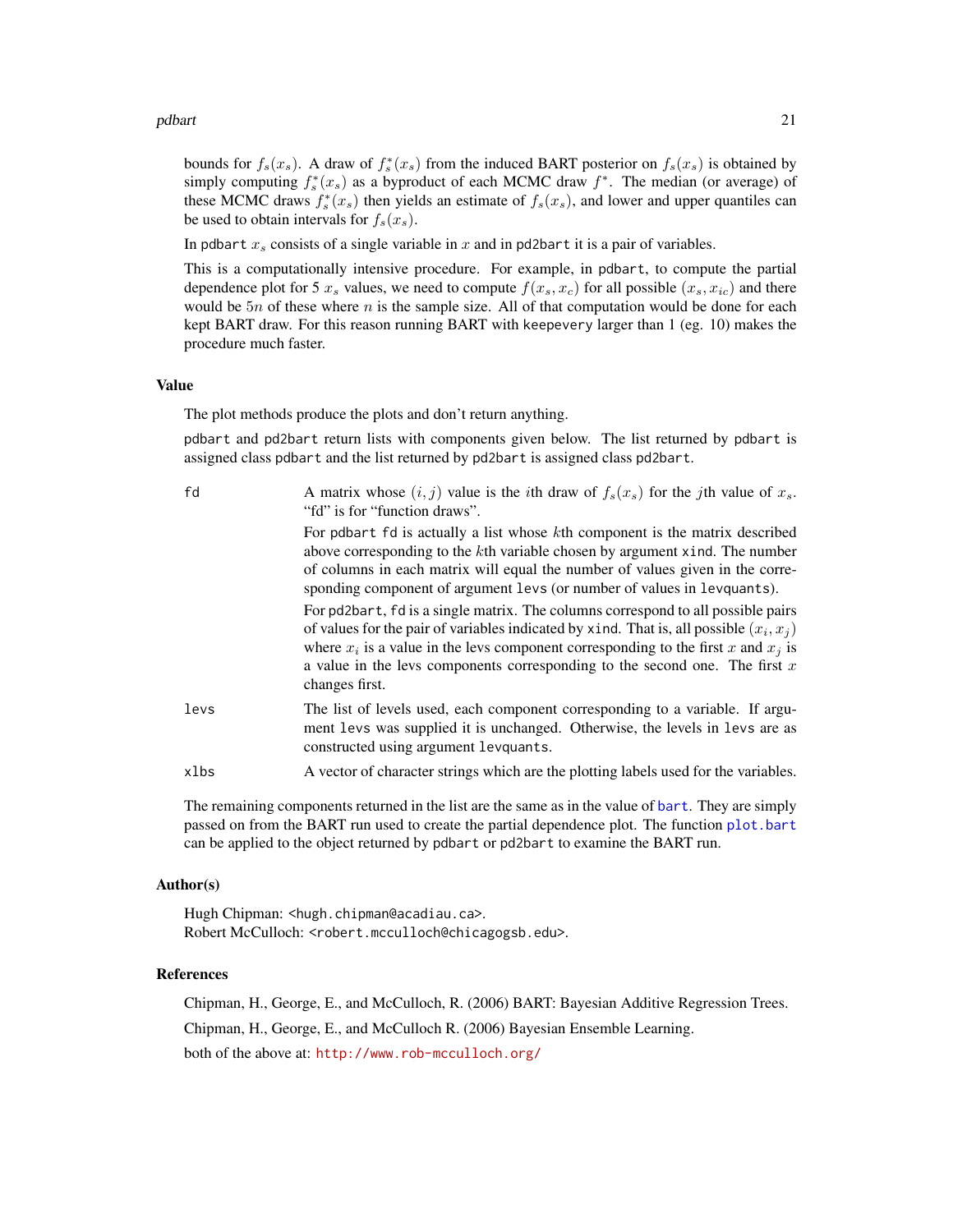Friedman, J.H. (2001) Greedy function approximation: A gradient boosting machine. *The Annals of Statistics*, 29, 1189–1232.

#### Examples

```
## Not run:
## simulate data
f \leftarrow function(x)return(0.5 * x[,1] + 2 * x[,2] * x[,3]sigma <-0.2n <- 100
set.seed(27)
x \le matrix(2 * runif(n * 3) - 1, ncol = 3)
\text{colnames}(x) \leq c('rob', 'hugh', 'ed')Ey \leftarrow f(x)y <- rnorm(n, Ey, sigma)
## first two plot regions are for pdbart, third for pd2bart
par(mfrow = c(1, 3))## pdbart: one dimensional partial dependence plot
set.seed(99)
pdb1 <- pdbart(
    x, y, x \in (1, 2),
    less = list(seq(-1, 1, 0.2), seq(-1, 1, 0.2)),pl = FALSE, keepevery = 10, ntree = 100
)
plot(pdb1, ylim = c(-0.6, 0.6))## pd2bart: two dimensional partial dependence plot
set.seed(99)
pdb2 <- pd2bart(
    x, y, x \in (2, 3),levquants = c(0.05, 0.1, 0.25, 0.5, 0.75, 0.9, 0.95),
    pl = FALSE, ntree = 100, keepevery = 10, verbose = FALSE)
plot(pdb2)
## compare BART fit to linear model and truth = Ey
lmFit <- lm(y \sim ., data-frame(x, y))fitmat <- cbind(y, Ey, lmFit$fitted, pdb1$yhat.train.mean)
colnames(fitmat) <- c('y', 'Ey', 'lm', 'bart')
print(cor(fitmat))
## example showing the use of a pre-fitted model
df \leftarrow data-frame(y, x)set.seed(99)
bartFit <- bart(
    y \sim rob + hugh + ed, df,
    keepevery = 10, ntree = 100, keeptrees = TRUE)
pdb1 \leq -\text{pdbart}(barFit, xind = rob + ed, pl = FALSE)
```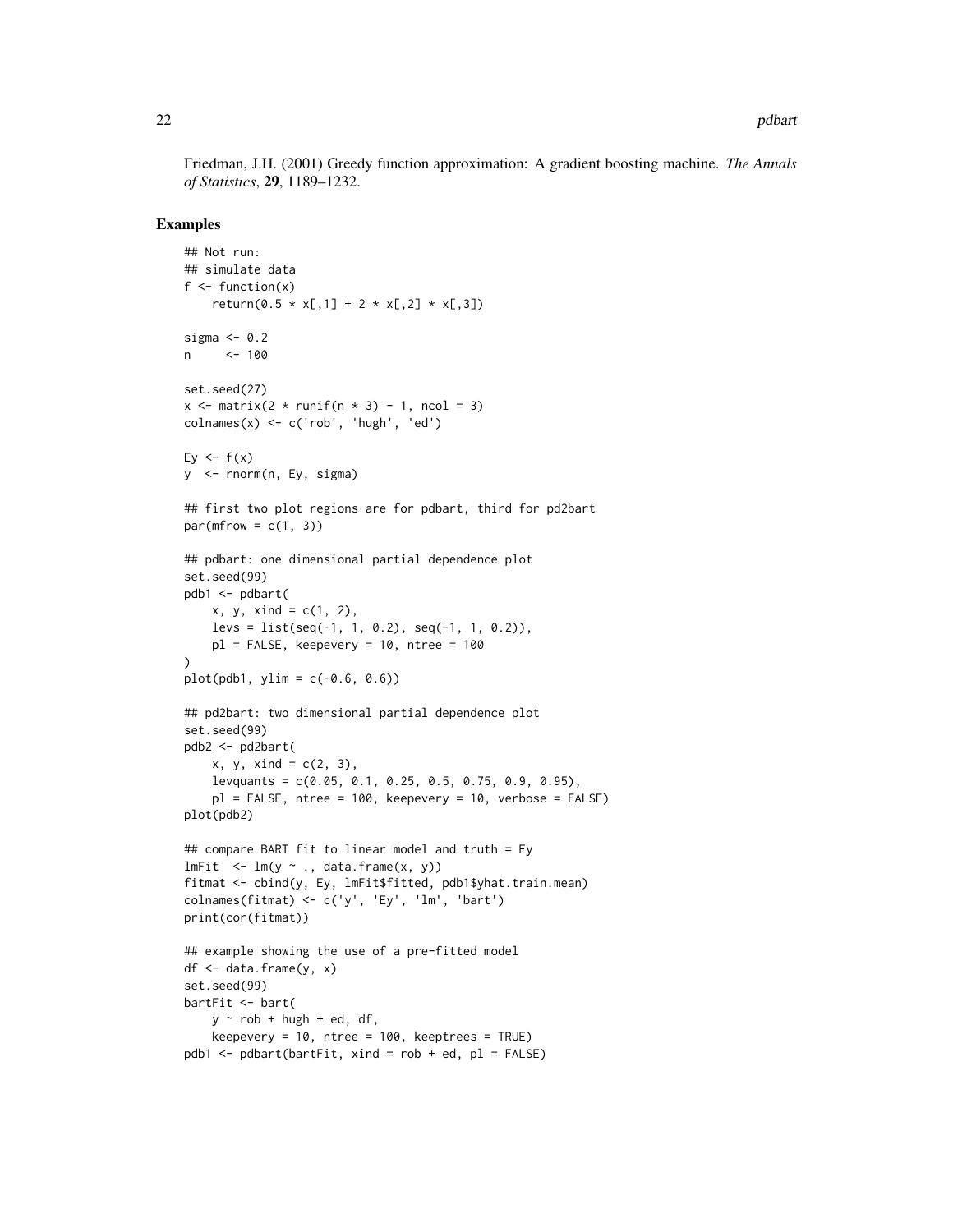<span id="page-22-0"></span>## End(Not run)

rbart *Bayesian Additive Regression Trees with Random Effects*

#### <span id="page-22-1"></span>Description

Fits a varying intercept/random effect BART model.

#### Usage

```
rbart_vi(
    formula, data, test, subset, weights, offset, offset.test = offset,
    group.by, group.by.test, prior = cauchy,
    sigest = NA\_real_, sigdf = 3.0, sigquant = 0.90,
   k = 2.0,
   power = 2.0, base = 0.95,n.trees = 75L,n.samples = 1500L, n.burn = 1500L,
  n.chains = 4L, n.threads = min(guessNumCores(), n.chains), combineChains = FALSE,
    n.cuts = 100L, useQuantiles = FALSE,
   n.thin = 5L, keepTrainingFits = TRUE,
   printEvery = 100L, printCutoffs = 0L,
   verbose = TRUE,
   keepTrees = TRUE, keepCall = TRUE,
    seed = NA_integer_,
    ...)
## S3 method for class 'rbart'
plot(
    x, plquants = c(0.05, 0.95), cols = c('blue', 'black'), ...## S3 method for class 'rbart'
fitted(
    object,
    type = c("ev", "ppd", "bart", "ranef"),sample = c("train", "test"),
    ...)
## S3 method for class 'rbart'
extract(
    object,
    type = c("ev", "ppd", "bart", "ranef", "trees"),sample = c("train", "test"),
    combineChains = TRUE,
    ...)
```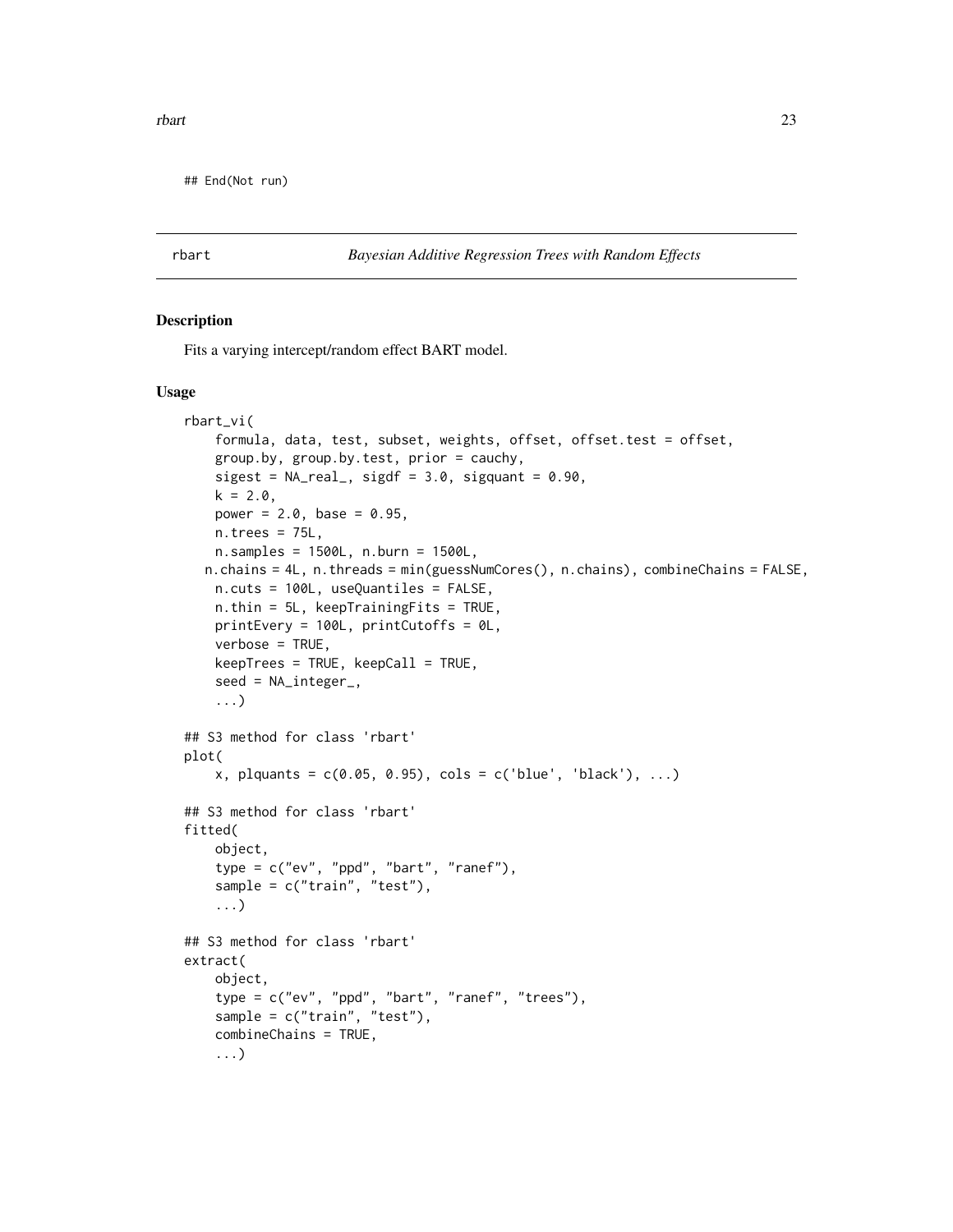```
## S3 method for class 'rbart'
predict(
    object, newdata, group.by, offset,
    type = c("ev", "ppd", "bart", "ranef"),combineChains = TRUE,
    ...)
## S3 method for class 'rbart'
residuals(object, ...)
```
#### Arguments

| group.by          | Grouping factor. Can be an integer vector/factor, or a reference to such in data.                                                                                                                                                                                                                                                                                                                                                                                                                                                                                                                                 |
|-------------------|-------------------------------------------------------------------------------------------------------------------------------------------------------------------------------------------------------------------------------------------------------------------------------------------------------------------------------------------------------------------------------------------------------------------------------------------------------------------------------------------------------------------------------------------------------------------------------------------------------------------|
| group.by.test     | Grouping factor for test data, of the same type as group. by. Can be missing.                                                                                                                                                                                                                                                                                                                                                                                                                                                                                                                                     |
| prior             | A function or symbolic reference to built-in priors. Determines the prior over<br>the standard deviation of the random effects. Supplied functions take two argu-<br>ments, x - the standard deviation, and rel. scale - the standard deviation of the<br>response variable before random effects are fit. Built in priors are cauchy with<br>a scale of 2.5 times the relative scale and gamma with a shape of 2.5 and scale of<br>2.5 times the relative scale.                                                                                                                                                 |
| n.thin            | The number of tree jumps taken for every stored sample, but also the number<br>of samples from the posterior of the standard deviation of the random effects<br>before one is kept.                                                                                                                                                                                                                                                                                                                                                                                                                               |
|                   | formula, data, test, subset, weights, offset, offset.test, sigest, sigdf, sigquant, k, power, base, n.tree                                                                                                                                                                                                                                                                                                                                                                                                                                                                                                        |
|                   | Same as in bart2.                                                                                                                                                                                                                                                                                                                                                                                                                                                                                                                                                                                                 |
| object            | A fitted rbart model.                                                                                                                                                                                                                                                                                                                                                                                                                                                                                                                                                                                             |
| newdata           | Same as test, but named to match predict generic.                                                                                                                                                                                                                                                                                                                                                                                                                                                                                                                                                                 |
| type              | One of "ev", "ppd", "bart", "ranef", or "trees" for the posterior of the<br>expected value, posterior predictive distribution, non-parametric/BART com-<br>ponent, random effect, or saved trees respectively. The expected value is the<br>sum of the BART component and the random effects, while the posterior pre-<br>dictive distribution is a response sampled with that mean. To synergize with<br>predict.glm, "response" can be used as a synonym for "value" and "link"<br>can be used as a synonym for "bart". For additional details on tree extraction,<br>see the corresponding subsection in bart. |
| sample            | One of "train" or "test", referring to the training or tests samples respectively.                                                                                                                                                                                                                                                                                                                                                                                                                                                                                                                                |
| x, plquants, cols |                                                                                                                                                                                                                                                                                                                                                                                                                                                                                                                                                                                                                   |
|                   | the company's company's company's company's                                                                                                                                                                                                                                                                                                                                                                                                                                                                                                                                                                       |

#### Same as in [plot.bart](#page-1-2).

#### Details

Fits a BART model with additive random intercepts, one for each factor level of group.by. For continuous responses:

•  $y_i \sim N(f(x_i) + \alpha_{g[i]}, \sigma^2)$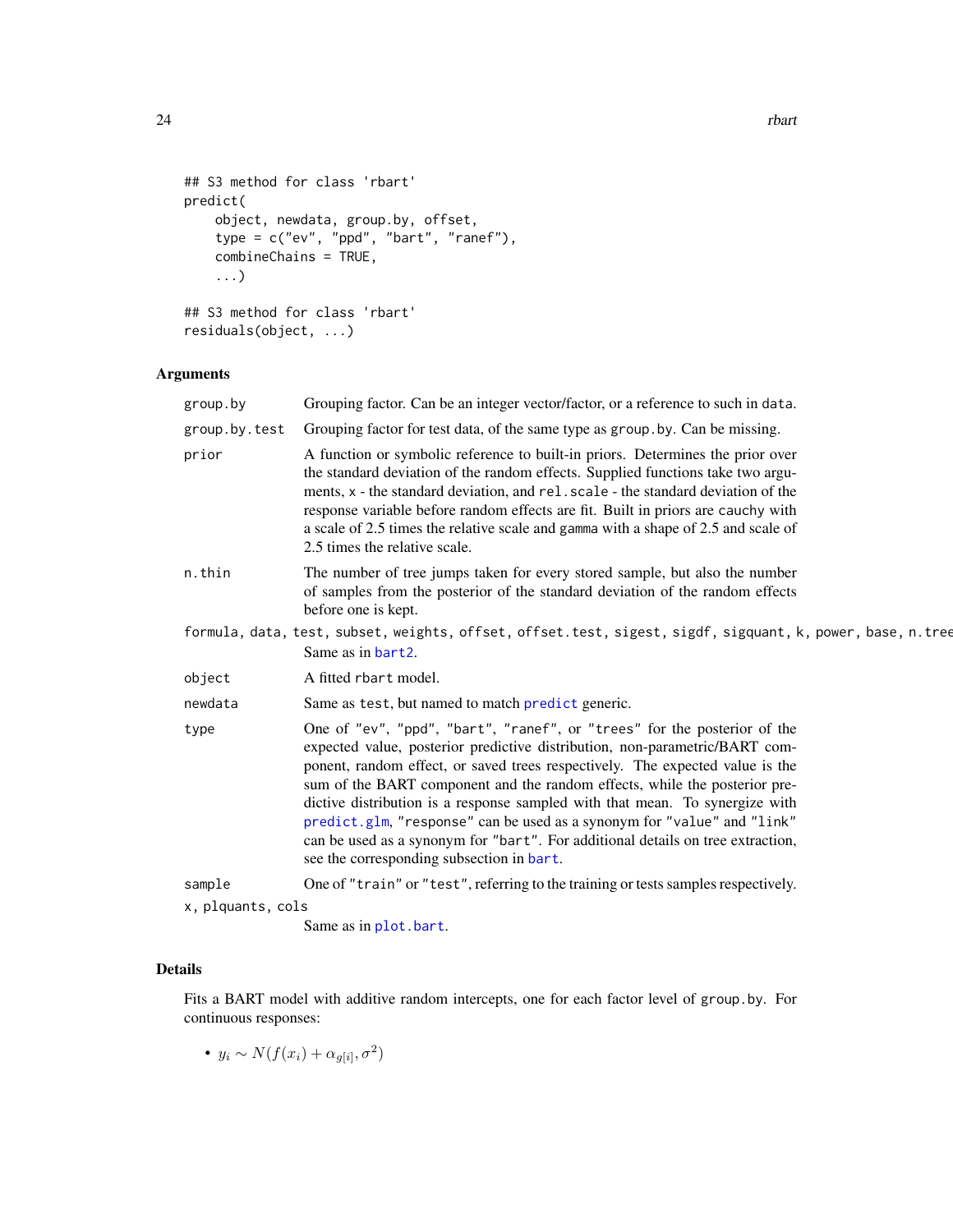<span id="page-24-0"></span>• 
$$
\alpha_j \sim N(0, \tau^2)
$$
.

For binary outcomes the response model is changed to  $P(Y_i = 1) = \Phi(f(x_i) + \alpha_{g[i]})$ . *i* indexes observations,  $g[i]$  is the group index of observation i,  $f(x)$  and  $\sigma_y$  come from a BART model, and  $\alpha_j$  are the independent and identically distributed random intercepts. Draws from the posterior of  $tau$  are made using a slice sampler, with a width dynamically determined by assessing the curvature of the posterior distribution at its mode.

Out Of Sample Groups: Predicting random effects for groups not in the training sample is supported by sampling from their posterior predictive distribution, that is a draw is taken from  $p(\alpha | y) = \int p(\alpha | \tau) p(\tau | y) d\alpha$ . For out-of-sample groups in the test data, these random effect draws can be kept with the saved object. For those supplied to predict, they cannot and may change for subsequent calls.

Generics: See the generics section of [bart](#page-1-1).

#### Value

An object of class rbart. Contains all of the same elements of an object of class [bart](#page-1-1), as well as the elements:

| ranef      | Samples from the posterior of the random effects. A array/matrix of posterior<br>samples. The $(k, l, j)$ value is the <i>l</i> th draw of the posterior of the random ef-<br>fect for group j (i.e. $\alpha_i^*$ ) corresponding to chain k. When n. chains is one or<br>combineChains is TRUE, the result is a collapsed down to a matrix. |
|------------|----------------------------------------------------------------------------------------------------------------------------------------------------------------------------------------------------------------------------------------------------------------------------------------------------------------------------------------------|
| ranef.mean | Posterior mean of random effects, derived by taking mean across group index of<br>samples.                                                                                                                                                                                                                                                   |
| tau        | Matrix of posterior samples of tau, the standard deviation of the random effects.<br>Dimensions are equal to the number of chains times the numbers of samples<br>unless n. chains is one or combine Chains is TRUE.                                                                                                                         |
| first.tau  | Burn-in draws of tau.                                                                                                                                                                                                                                                                                                                        |

#### Author(s)

Vincent Dorie: <vdorie@gmail.com>

#### See Also

[bart](#page-1-1), [dbarts](#page-9-1)

#### Examples

```
f \leftarrow function(x) {
     10 \times \sin(\pi x \times [0,1] \times \pi,2) + 20 \times (\pi,3] - 0.5)^2 +
          10 \times x[, 4] + 5 \times x[, 5]}
set.seed(99)
sigma <-1.0n <- 100
```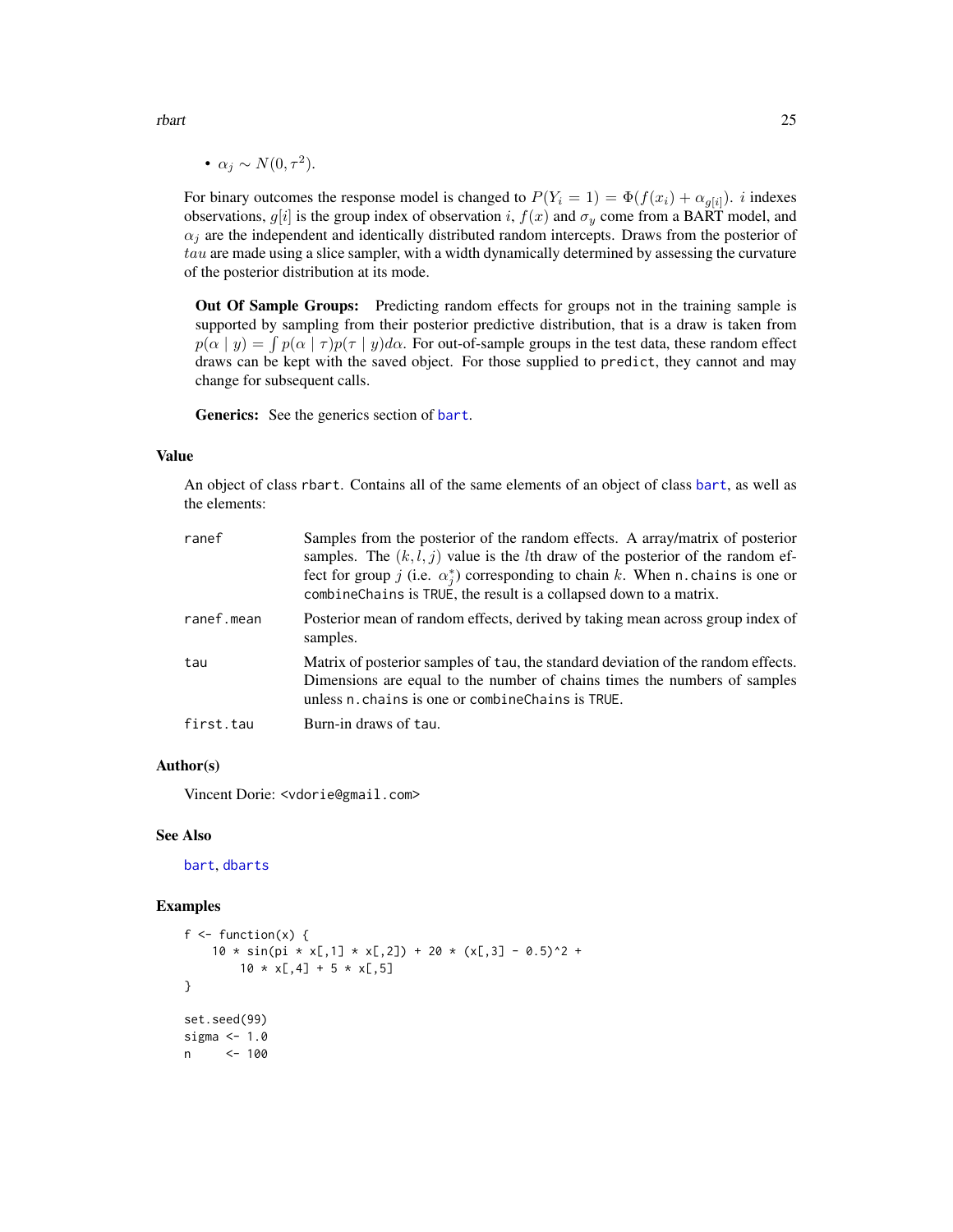```
x \le - matrix(runif(n * 10), n, 10)
Ey \leftarrow f(x)y <- rnorm(n, Ey, sigma)
n.g < -10g \leq - sample(n.g, length(y), replace = TRUE)
sigma.b \leq -1.5b \leftarrow \text{norm}(n.g, 0, signa.b)y \leftarrow y + b[g]df <- as.data.frame(x)
\text{colnames}(df) \leftarrow \text{paste0("x."}, \text{seq\_len(ncol(x))})df$y <- y
df$g <- g
## low numbers to reduce run time
rbartFit <- rbart_vi(y \sim . - g, df, group.by = g,
                        n.samples = 40L, n.burn = 10L, n.thin = 2L,
                        n.chains = 1L,
                        n. trees = 25L, n. threads = 1L)
```
xbart *Crossvalidation For Bayesian Additive Regression Trees*

#### Description

Fits the BART model against varying k, power, base, and ntree parameters using K-fold or repeated random subsampling crossvalidation, sharing burn-in between parameter settings. Results are given an array of evalulations of a loss functions on the held-out sets.

#### Usage

```
xbart(
   formula, data, subset, weights, offset, verbose = FALSE, n.samples = 200L,
   method = c("k-fold", "random subsample"), n.test = <math>c(5, 0.2)</math>,n.reps = 40L, n.burn = c(200L, 150L, 50L),
   loss = c("rmse", "log", "mcr"), n.threads = guessNumCores(), n.trees = 75L,
   k = NULL, power = 2, base = 0.95, drop = TRUE,
   resid.prior = chisq, control = dbartsControl(), sigma = NA_real_,
   seed = NA_integer_)
```
#### Arguments

formula An object of class [formula](#page-0-0) following an analogous model description syntax as [lm](#page-0-0). For backwards compatibility, can also be the [bart](#page-1-1) matrix x.train. See [dbarts](#page-9-1).

<span id="page-25-0"></span>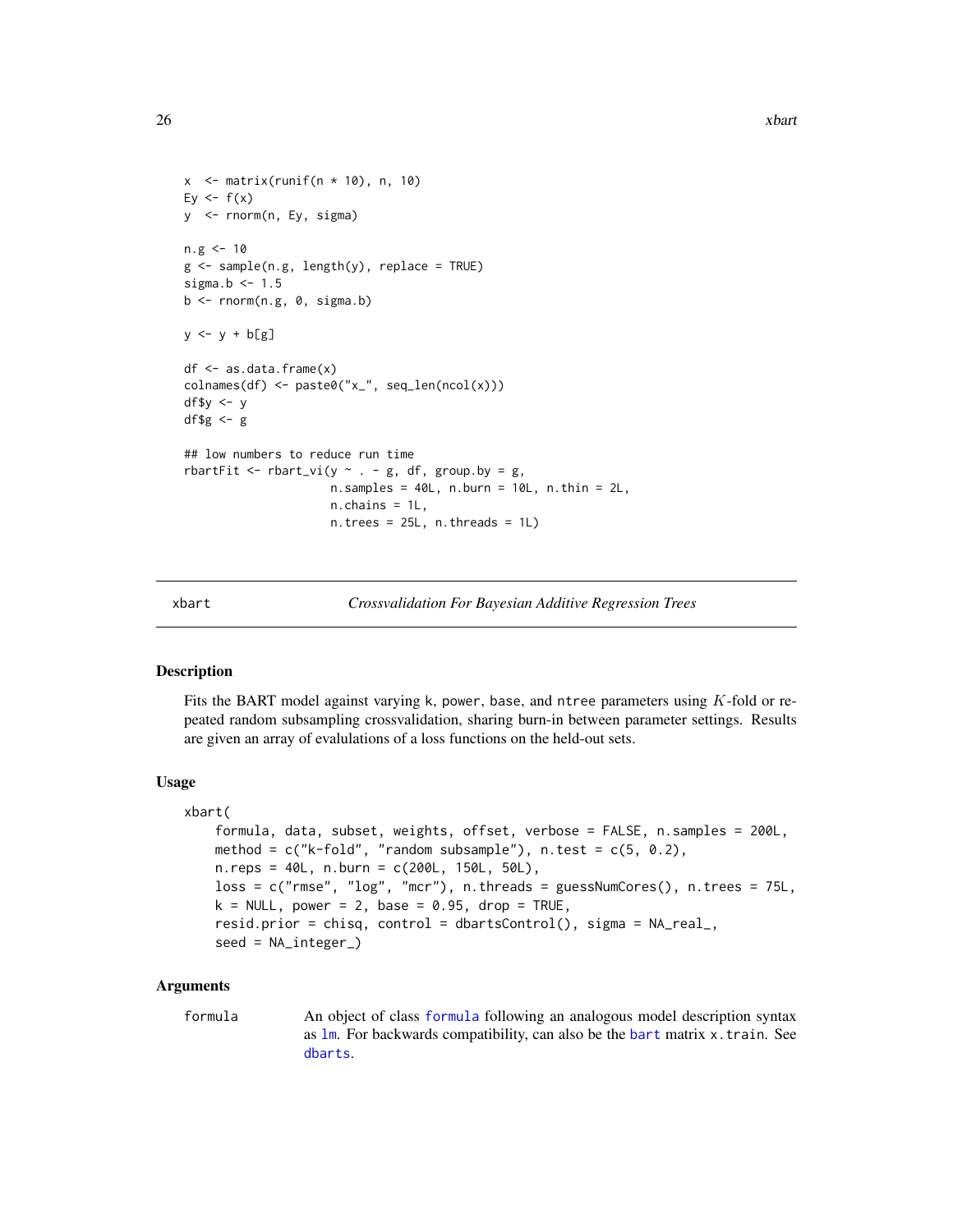| data      | An optional data frame, list, or environment containing predictors to be used<br>with the model. For backwards compatibility, can also be the bart vector<br>y.train.                                                                                                                                                                                                                                                                                                                                                                                                             |
|-----------|-----------------------------------------------------------------------------------------------------------------------------------------------------------------------------------------------------------------------------------------------------------------------------------------------------------------------------------------------------------------------------------------------------------------------------------------------------------------------------------------------------------------------------------------------------------------------------------|
| subset    | An optional vector specifying a subset of observations to be used in the fitting<br>process.                                                                                                                                                                                                                                                                                                                                                                                                                                                                                      |
| weights   | An optional vector of weights to be used in the fitting process. When present,<br>BART fits a model with observations $y \mid x \sim N(f(x), \sigma^2/w)$ , where $f(x)$ is<br>the unknown function.                                                                                                                                                                                                                                                                                                                                                                              |
| offset    | An optional vector specifying an offset from 0 for the relationship between the<br>underyling function, $f(x)$ , and the response y. Only is useful for binary re-<br>sponses, in which case the model fit is to assume $P(Y = 1   X = x) =$<br>$\Phi(f(x))$ + offset), where $\Phi$ is the standard normal cumulative distribution func-<br>tion.                                                                                                                                                                                                                                |
| verbose   | A logical determining if additional output is printed to the console.                                                                                                                                                                                                                                                                                                                                                                                                                                                                                                             |
| n.samples | A positive integer, setting the number of posterior samples drawn for each fit of<br>training data and used by the loss function.                                                                                                                                                                                                                                                                                                                                                                                                                                                 |
| method    | Character string, either "k-fold" or "random subsample".                                                                                                                                                                                                                                                                                                                                                                                                                                                                                                                          |
| n.test    | For each fit, the test sample size or proportion. For method "k-fold", is ex-<br>pected to be the number of folds, and in [2, $n$ ]. For method "random subsample",<br>can be a real number in $(0, 1)$ or a positive integer in $(1, n)$ . When a given as pro-<br>portion, the number of test observations used is the proportion times the sample<br>size rounded to the nearest integer.                                                                                                                                                                                      |
| n.reps    | A positive integer setting the number of cross validation steps that will be taken.<br>For "k-fold", each replication corresponds to fitting each of the $K$ folds in<br>turn, while for "random subsample" a replication is a single fit.                                                                                                                                                                                                                                                                                                                                        |
| n.burn    | Between one and three positive integers, specifying the 1) initial burn-in, 2)<br>burn-in when moving from one parameter setting to another, and 3) the burn-in<br>between each random subsample replication. The third parameter is also the<br>burn in when moving between folds in "k-fold" crossvalidation.                                                                                                                                                                                                                                                                   |
| loss      | Either a one of the pre-set loss functions as character-strings (mcr - missclassifi-<br>cation rate for binary responses, rmse - root-mean-squared-error for continuous<br>response), log - negative log-loss for binary response (rmse serves this purpose<br>for continuous responses), a function, or a function-evaluation environment list-<br>pair. Functions should have prototypes of the form function(y.test,y.test.hat),<br>where y. test is the held out test subsample and y. test. hat is a matrix of di-<br>mension length( $y.test$ ) * n. samples. See examples. |
| n.threads | Across different sets of parameters ( $k \times p$ ower $\times$ base $\times$ n. trees) and n. reps,<br>results are independent. For n. threads > 1, evaluations of the above are divided<br>into approximately equal size evaluations chunks and executed in parallel. The<br>default uses link{guessNumCores}, which should work across the most com-<br>mon operating system/hardware pairs. A value of NA is interpretted as 1.                                                                                                                                              |
| n.trees   | A vector of positive integers setting the BART hyperparameter for the number<br>of trees in the sum-of-trees formulation. See bart.                                                                                                                                                                                                                                                                                                                                                                                                                                               |
| k         | A vector of positive real numbers, setting the BART hyperparameter for the<br>node-mean prior standard deviation. If NULL, the default of bart2 will be used -                                                                                                                                                                                                                                                                                                                                                                                                                    |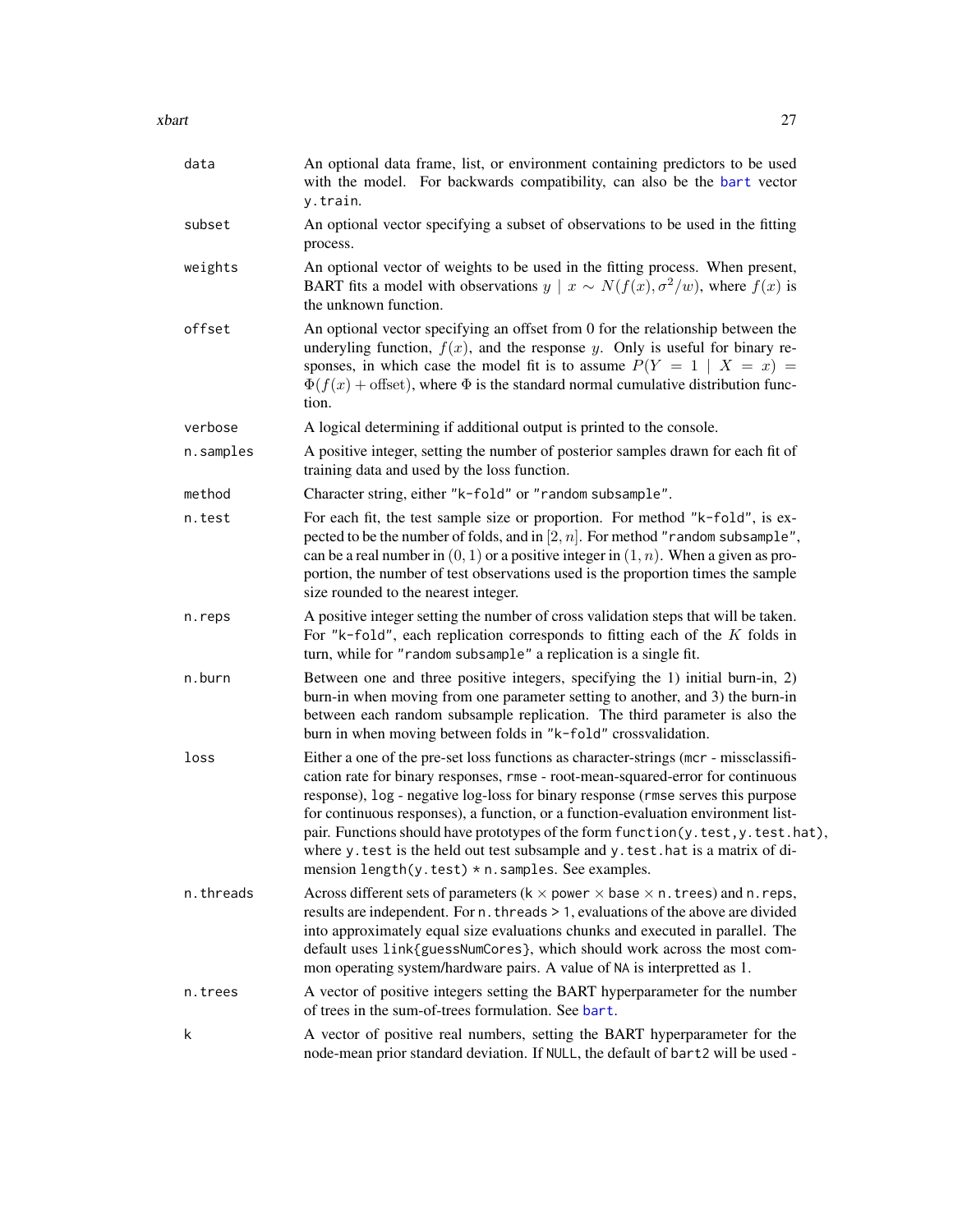<span id="page-27-0"></span>

|             | 2 for continuous response and a Chi hyperprior for binary. Hyperprior crossval-<br>idation not possible at this time.                                                                                                                            |
|-------------|--------------------------------------------------------------------------------------------------------------------------------------------------------------------------------------------------------------------------------------------------|
| power       | A vector of real numbers greater than one, setting the BART hyperparameter for<br>the tree prior's growth probability, given by $base/(1 + depth)^{power}$ .                                                                                     |
| base        | A vector of real numbers in $(0, 1)$ , setting the BART hyperparameter for the tree<br>prior's growth probability.                                                                                                                               |
| drop        | Logical, determining if dimensions with a single value are dropped from the<br>result.                                                                                                                                                           |
| resid.prior | An expression of the form chisq or chisq(df, quant) that sets the prior used<br>on the residual/error variance.                                                                                                                                  |
| control     | An object inheriting from dbartsControl, created by the dbartsControl func-<br>tion.                                                                                                                                                             |
| sigma       | A positive numeric estimate of the residual standard deviation. If NA, a linear<br>model is used with all of the predictors to obtain one.                                                                                                       |
| seed        | Optional integer specifying the desired pRNG seed. It should not be needed<br>when running single-threaded - set. seed will suffice, and can be used to obtain<br>reproducible results when multi-threaded. See Reproducibility section of bart. |

#### Details

Crossvalidates n.reps replications against the crossproduct of given hyperparameter vectors n.trees  $\times$  k  $\times$  power  $\times$  base. For each fit, either one fold is withheld as test data and n.test -1 folds are used as training data or  $n \times n$ . test observations are withheld as test data and  $n \times (1 - n \cdot \text{test})$  used as training. A replication corresponds to fitting all  $K$  folds in " $k$ -fold" crossvalidation or a single fit with "random subsample". The training data is used to fit a model and make predictions on the test data which are used together with the test data itself to evaluate the loss function.

loss functions are either the default of average negative log-loss for binary outcomes and rootmean-squared error for continuous outcomes, missclassification rates for binary outcomes, or a function with arguments y.test and y.test.hat. y.test.hat is of dimensions equal to length(y.test)  $\times$  n.samples. A third option is to pass a list of list(function, evaluationEnvironment), so as to provide default bindings. RMSE is a monotonic transformation of the average log-loss for continuous outcomes, so specifying log-loss in that case calculates RMSE instead.

#### Value

An array of dimensions n.reps  $\times$  length(n.trees)  $\times$  length(k)  $\times$  length(power)  $\times$  length(base). If drop is TRUE, dimensions of length 1 are omitted. If all hyperparameters are of length 1, then the result will be a vector of length n.reps. When the result is an array, the dimnames of the result shall be set to the corresponding hyperparameters.

For method "k-fold", each element is an average across the  $K$  fits. For "random subsample", each element represents a single fit.

#### Author(s)

Vincent Dorie: <vdorie@gmail.com>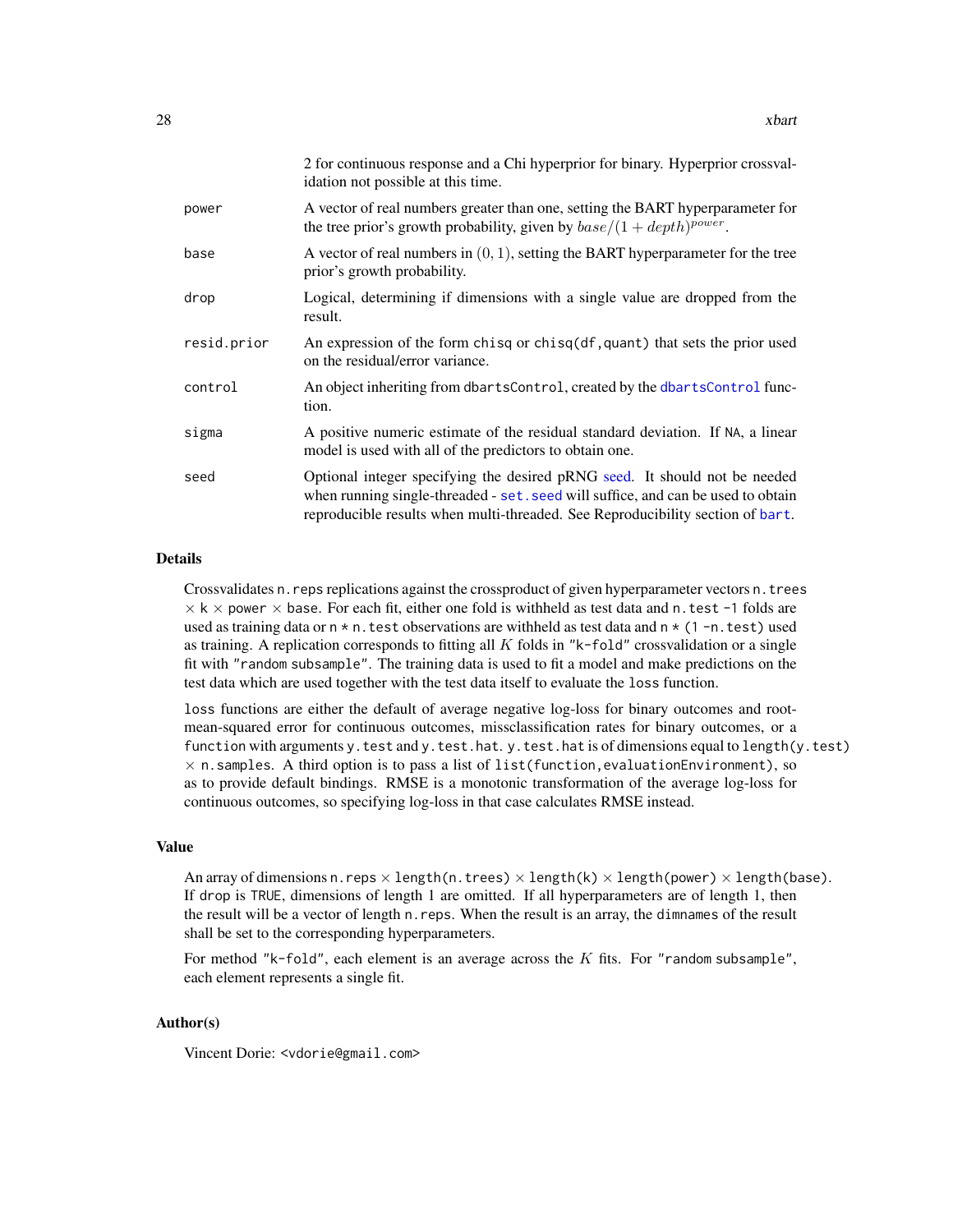<span id="page-28-0"></span>xbart 29

### See Also

[bart](#page-1-1), [dbarts](#page-9-1)

#### Examples

```
f \leftarrow function(x) {
    10 * sin(pi * x[,1] * x[,2]) + 20 * (x[,3] - 0.5)^2 +10 \times x[, 4] + 5 \times x[, 5]}
set.seed(99)
sigma <- 1.0
n <- 100
x \le - matrix(runif(n * 10), n, 10)
Ey \leftarrow f(x)y <- rnorm(n, Ey, sigma)
mad <- function(y.train, y.train.hat)
    mean(abs(y.train - apply(y.train.hat, 1L, mean)))
## low iteration numbers to to run quickly
```

```
xval \le xbart(x, y, n.samples = 15L, n.reps = 4L, n.burn = c(10L, 3L, 1L),
              n. trees = c(5L, 7L),
              k = c(1, 2, 4),
              power = c(1.5, 2),base = c(0.75, 0.8, 0.95), n.threads = 1L,
              loss = mad)
```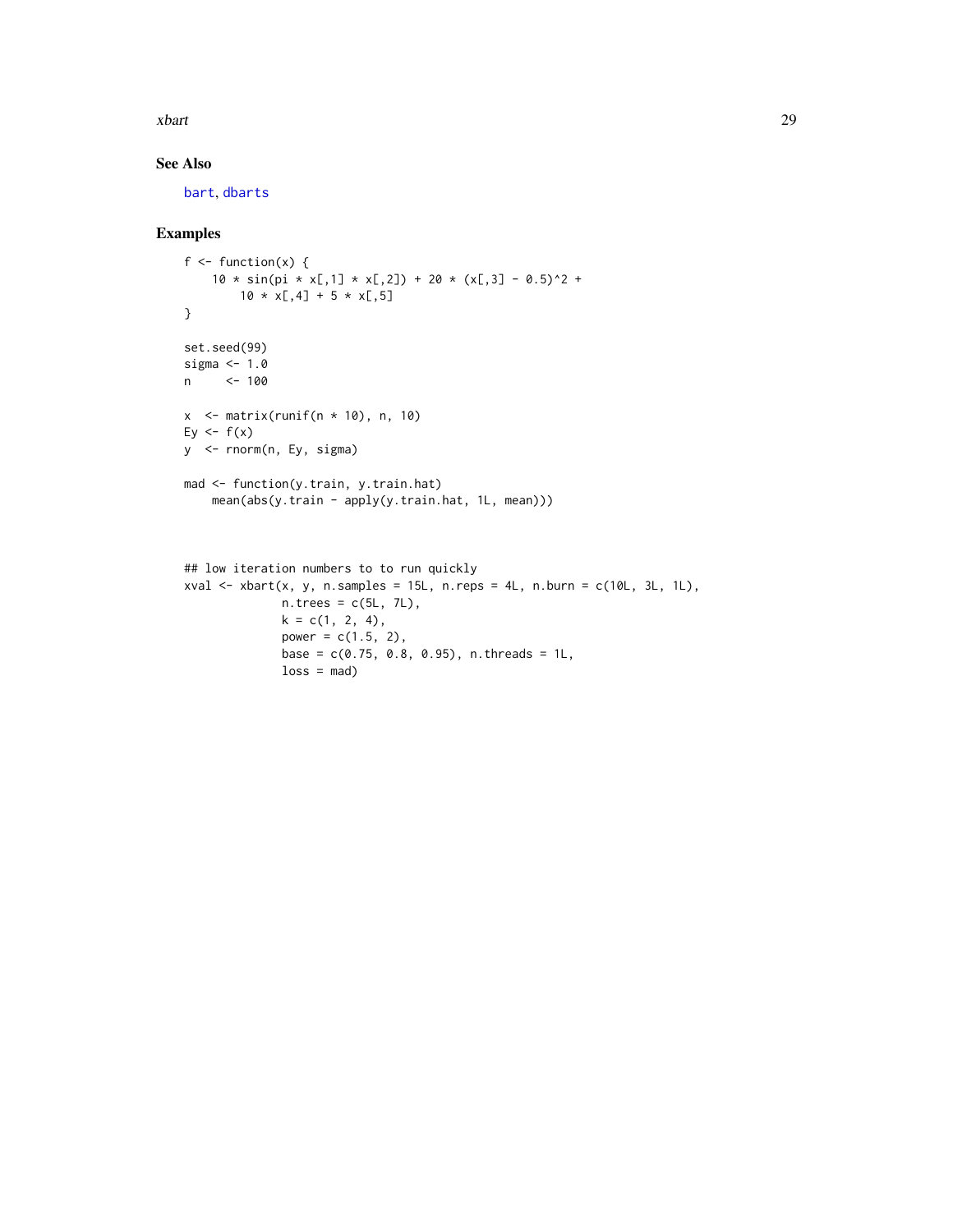# <span id="page-29-0"></span>Index

```
∗ crossvalidation
    xbart, 26
∗ dplot
    pdbart, 19
∗ factor
    makeModelMatrixFromDataFrame, 17
∗ nonlinear
    bart, 2
    pdbart, 19
∗ nonparametric
    bart, 2
    pdbart, 19
    rbart, 23
    xbart, 26
∗ parallel
    guessNumCores, 17
∗ randomeffects
    rbart, 23
∗ regression
    bart, 2
    pdbart, 19
    rbart, 23
    xbart, 26
∗ tree
    bart, 2
    pdbart, 19
    rbart, 23
    xbart, 26
.Random.seed, 8
bart, 2, 11, 14, 17–21, 24–29
bart2, 24
bart2 (bart), 2
control, 15
data.frame, 14
dbarts, 10, 12–14, 25, 26, 29
dbartsControl, 8, 11, 12, 15, 16, 28
dbartsData, 14, 15, 18
```
dbartsSampler, *[11,](#page-10-0) [12](#page-11-0)*, *[18](#page-17-0)*, *[20](#page-19-0)* dbartsSampler *(*dbartsSampler-class*)*, [14](#page-13-0) dbartsSampler-class, [14](#page-13-0) extract *(*bart*)*, [2](#page-1-0) extract.rbart *(*rbart*)*, [23](#page-22-0) fitted, *[7](#page-6-0)* fitted.bart *(*bart*)*, [2](#page-1-0) fitted.rbart *(*rbart*)*, [23](#page-22-0) formula, *[11](#page-10-0)*, *[14](#page-13-0)*, *[26](#page-25-0)* guessNumCores, [17](#page-16-0) image, *[20](#page-19-0)* lm, *[11](#page-10-0)*, *[26](#page-25-0)* load, *[7](#page-6-0)*, *[16](#page-15-0)* loading, *[13](#page-12-0)* makeind *(*makeModelMatrixFromDataFrame*)*, [17](#page-16-0) makeModelMatrixFromDataFrame, [17](#page-16-0) makeTestModelMatrix *(*makeModelMatrixFromDataFrame*)*, [17](#page-16-0) mfrow, *[20](#page-19-0)* pd2bart *(*pdbart*)*, [19](#page-18-0) pdbart, *[9](#page-8-0)*, [19](#page-18-0) plot, *[16](#page-15-0)*, *[20](#page-19-0)* plot.bart, *[21](#page-20-0)*, *[24](#page-23-0)* plot.bart *(*bart*)*, [2](#page-1-0) plot.pd2bart *(*pdbart*)*, [19](#page-18-0) plot.pdbart *(*pdbart*)*, [19](#page-18-0) plot.rbart *(*rbart*)*, [23](#page-22-0) predict, *[7](#page-6-0)*, *[24](#page-23-0)* predict.bart *(*bart*)*, [2](#page-1-0) predict.glm, *[6](#page-5-0)*, *[24](#page-23-0)* predict.rbart *(*rbart*)*, [23](#page-22-0)